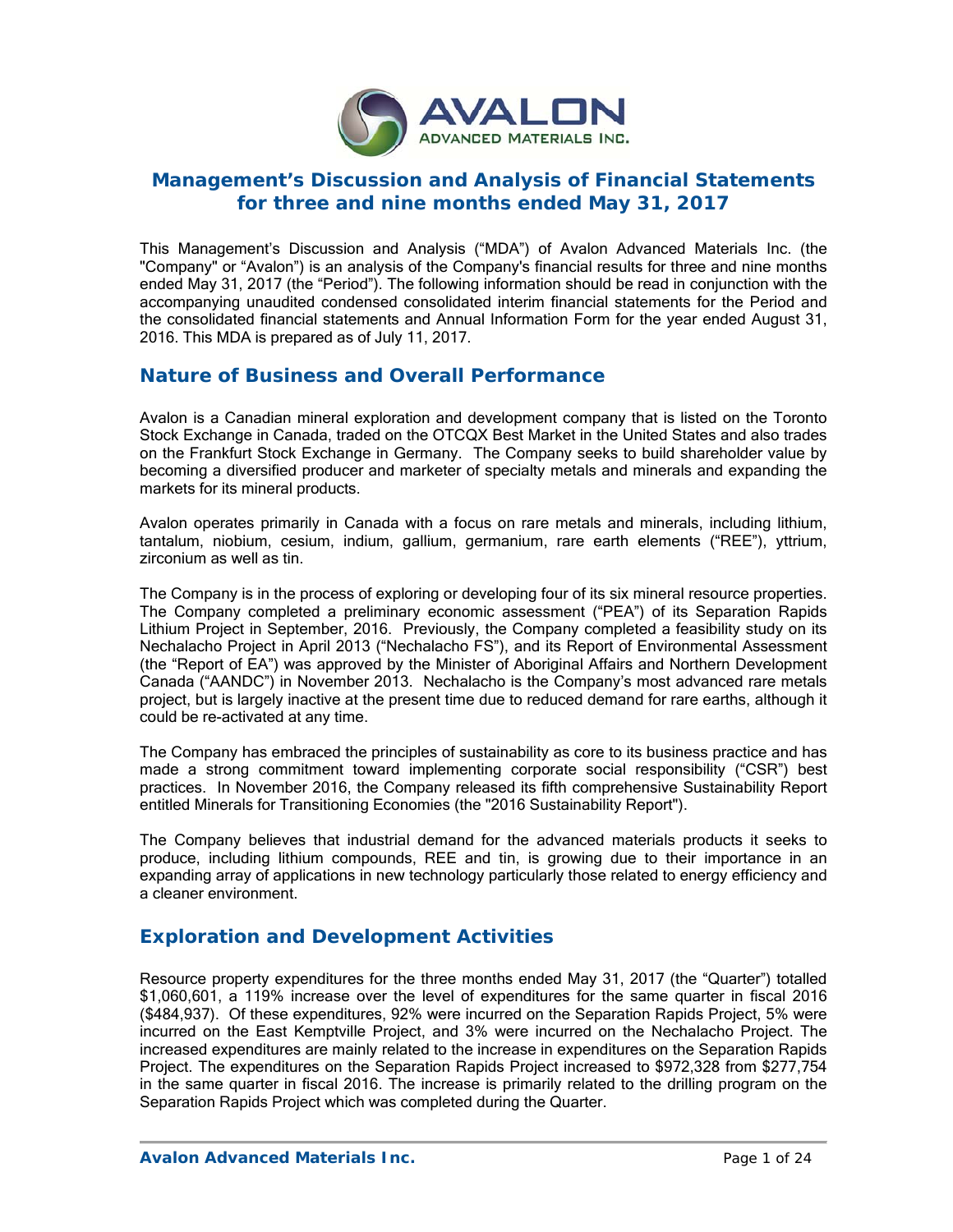No properties were abandoned during the Quarter.

Resource property expenditures for the nine months ended May 31, 2017 (the "Nine Month Period") totalled \$2,128,986, a 38% decrease over the level of expenditures for the nine months ended May 31, 2016 (\$3,458,365). Of these expenditures, 79% were incurred on the Separation Rapids Project, 10% were incurred on the East Kemptville Project, and 6% were incurred on Nechalacho. Expenditures on the Separation Rapids Project increased to \$1,691,123 from \$1,376,265 in the same period in fiscal 2016, primarily due to the expenditures incurred in 2017 for the drilling program. The expenditures on the East Kemptville Project decreased to \$208,141 from \$1,744,902 in the prior period, after completing the planned drilling program and metallurgical process development work. Expenditures on Nechalacho decreased to \$116,644 from \$276,429 in the prior period mainly due to the cessation of field operations and reduced metallurgical process development work. No properties were abandoned during the Nine Month Period.

### *Separation Rapids Lithium Project*

During the Quarter, the Company incurred \$972,328 (2016 - \$277,754) in expenditures on the Separation Rapids Lithium Project near Kenora, Ontario. Approximately 66% was incurred on diamond drilling and geological work in support of the drilling program, which was completed during the Quarter, 12% was spent on metallurgical laboratory test work on optimization of the petalite flotation process and the evaluation of fluidized bed roasting within the hydrometallurgical process flowsheet., 8% on engineering and environmental studies and permitting which included generation of a basic layout for a demonstration size flotation circuit, 11% on acquiring additional mineral claims located adjacent to the north and west of the Company's existing Separation Rapids property and an quarrying permit, with the balance spent on community engagement and property maintenance.

The Spring 2017 drilling program announced in the Company's news release dated April 5, 2017 was completed in the Quarter with five holes (SR17-70 to 74) totalling 1,473 metres being drilled. Two holes were drilled on each of the west and east extensions of the main deposit, with the objective of expanding the resource and mapping the extent of the lepidolite and lithium mica rich zones. Broad intervals of lithium pegmatite mineralization were intersected in these four holes as anticipated (SR17-71 to 74). The fifth hole (SR17-70) was drilled on an untested target located approximately 1km west of the main deposit, but was not completed due to difficult ground conditions. This hole and a second planned hole on the west pegmatite will be completed in a future program, when access conditions improve. Three drill holes (SR17-71, 72, 74) intersected significant thicknesses of lepidolite mineralization which included SR17-74 to the northeast of the deposit specifically targeting lepidolite bearing rock. Sampling of the drill core has also been completed and 250 samples shipped for analysis. The remaining hole (SR17-73) intersected largely petalite bearing pegmatite. Assay results are expected by the end of July.

 The processing of lepidolite has the additional advantage of reducing the quantity and associated management costs of waste materials from mining and increasing the sustainable use of the ore body by maximizing recoverable minerals.

Metallurgical investigations for the concentrator were again focused on optimisation of the petalite flotation process, particularly with regards to the impact of various recycle streams.

For the hydrometallurgical plant, work continued on process development for the lithium hydroxide production flowsheet particularly with regard to the potential use of fluidized bed roasting for pretreating the petalite. Lithium hydroxide produced from the Separation Rapids petalite concentrate material was sent to the National Research Council ("NRC") who confirmed that it represents a suitable precursor for lithium ion battery cathode materials. NRC determined that the material compared well with another commercially available lithium battery material.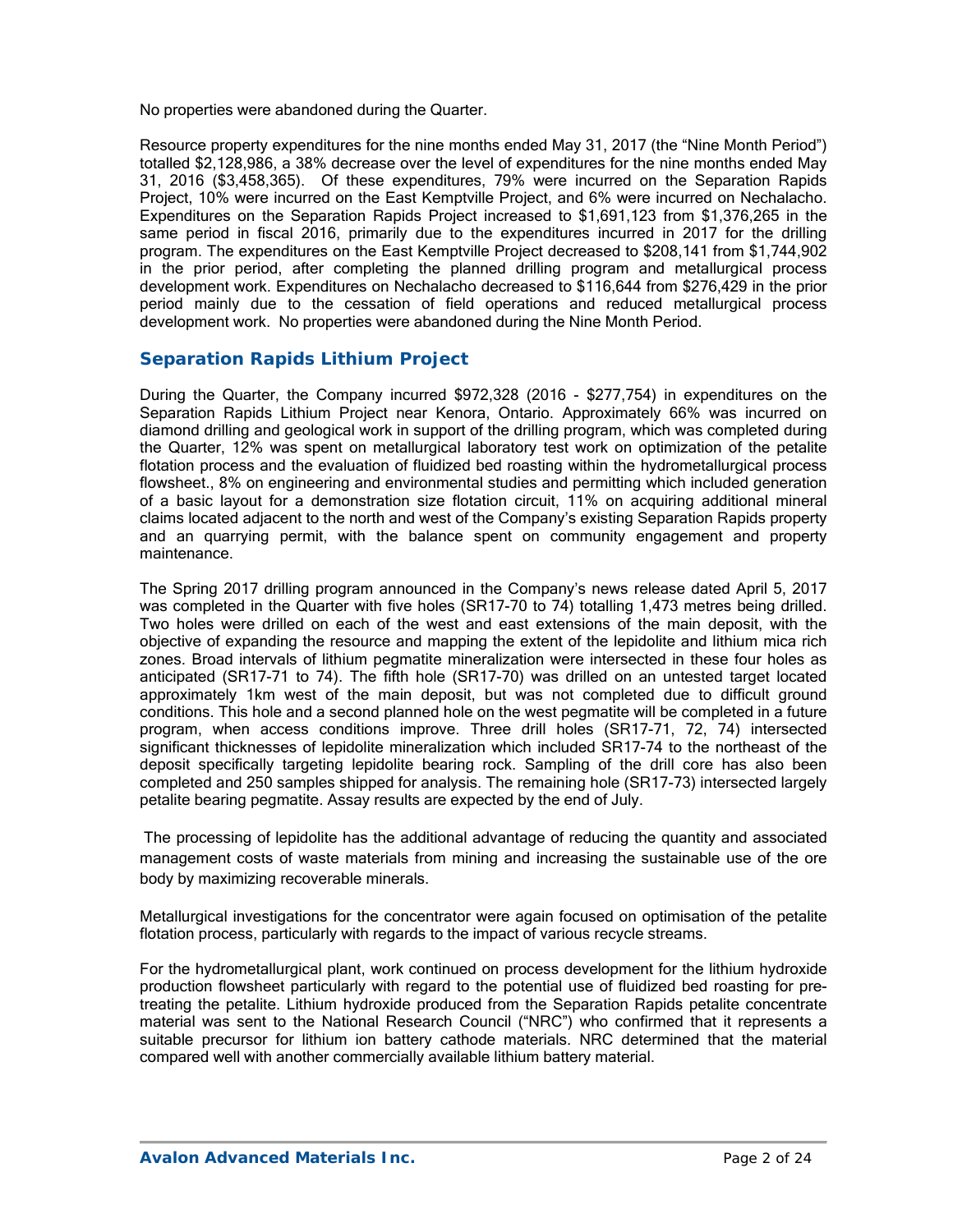#### Preliminary Economic Assessment

During the quarter ended November 30, 2016, the Company completed and filed the formal independent technical report on the PEA on the Separation Rapids Lithium Deposit (the "Deposit") prepared by Micon International Limited ("Micon"). The Deposit was originally evaluated by Avalon in 1997-2000 as a potential producer of lithium minerals (petalite) for glass-ceramics under a Prefeasibility Study ("2000 PFS") (also prepared by Micon) in 2000. The purpose of this 2016 PEA was to investigate the potential for recovery of a lithium product suitable for the battery market from the same lithium resource, and the results confirm a technically viable process and positive economics for the recovery of a battery-grade lithium hydroxide product from a petalite concentrate.

Please note that the PEA described herein is preliminary in nature, in that it includes inferred mineral resources that are considered too speculative geologically to have the economic considerations applied to them that would enable them to be categorized as mineral reserves, and there is no certainty that the preliminary economic assessment will be realized.

The PEA development model contemplates facilities located at two separate sites: an open pit mine and concentrator located on the Company's mining lease approximately 75 km north of Kenora, Ontario and a hydrometallurgical plant located at an industrial site near the city of Kenora.

The model was based on the resource defined for the 2000 PFS and assumed an open pit to a final depth of 260 metres providing 950,000 tonnes of mineralized plant feed per year for 10 years at an average diluted grade of 1.2%  $Li<sub>2</sub>O$ . The mineralized plant feed would be crushed and processed at a concentrator constructed at the mine site. At full production, this concentrator would produce an average of 144,400 tonnes per year of petalite concentrate and 100,000 tonnes per year of feldspar concentrate. The petalite would be transported by truck to the proposed hydrometallurgical plant presently contemplated for Kenora.

The hydrometallurgical plant site selected for the purposes of the PEA is in close proximity to sources of hydropower, natural gas and water needed for the processing of the petalite. The hydrometallurgical plant would have the capacity to produce an average of 14,600 tonnes per year of lithium hydroxide. The lithium hydroxide would be bagged at the hydrometallurgical plant and loaded on to rail cars for shipment to market.

Non lithium-bearing rock produced in the mining operation would be stored at the mine site for potential recovery of other industrial minerals or use as aggregate in the surrounding region. Excess feldspar ore and magnetic concentrate from the concentrator process will also be stored separately at the mine site. Tailings from both the concentrator and the hydrometallurgical plant would be stored in a tailings management facility located at the mine site. Future engineering, procurement and construction of both the concentrator and the hydrometallurgical plant would proceed in parallel. In addition to the feldspar, several other by-products are potentially recoverable from the lithium ore and these will be investigated in more detail following further market studies and process testwork.

The discounted cash flow ("DCF") analysis yielded a 19% internal rate of return ("IRR") on a pre-tax basis and a 16% IRR on an after-tax basis, assuming 100% equity financing. The Project's net present value ("NPV") at an 8% discount rate is \$343 million pre-tax and \$228 million after-tax. Total Project construction capital costs were estimated at \$514 million, which is inclusive of \$86 million in contingencies and \$7.0 million in sustaining capital. The average lithium hydroxide price assumption used for this PEA was US\$11,000/tonne and the CAD:USD exchange rate assumption was US\$1.00 = CDN\$1.30. At the production rate modelled for this PEA, the currently delineated lithium resource would support lithium production for at least 10 years. There is sufficient high quality feldspar (an industrial mineral) in the resource to support production for at least 20 years.

The PEA development model covers all aspects of project development, including mining, mineral concentration, and hydrometallurgical processing, environmental management, permitting and stakeholder engagement as well as all related infrastructure. The capital and operating cost estimates were developed by Micon from first principle capital quotations, estimates from suppliers,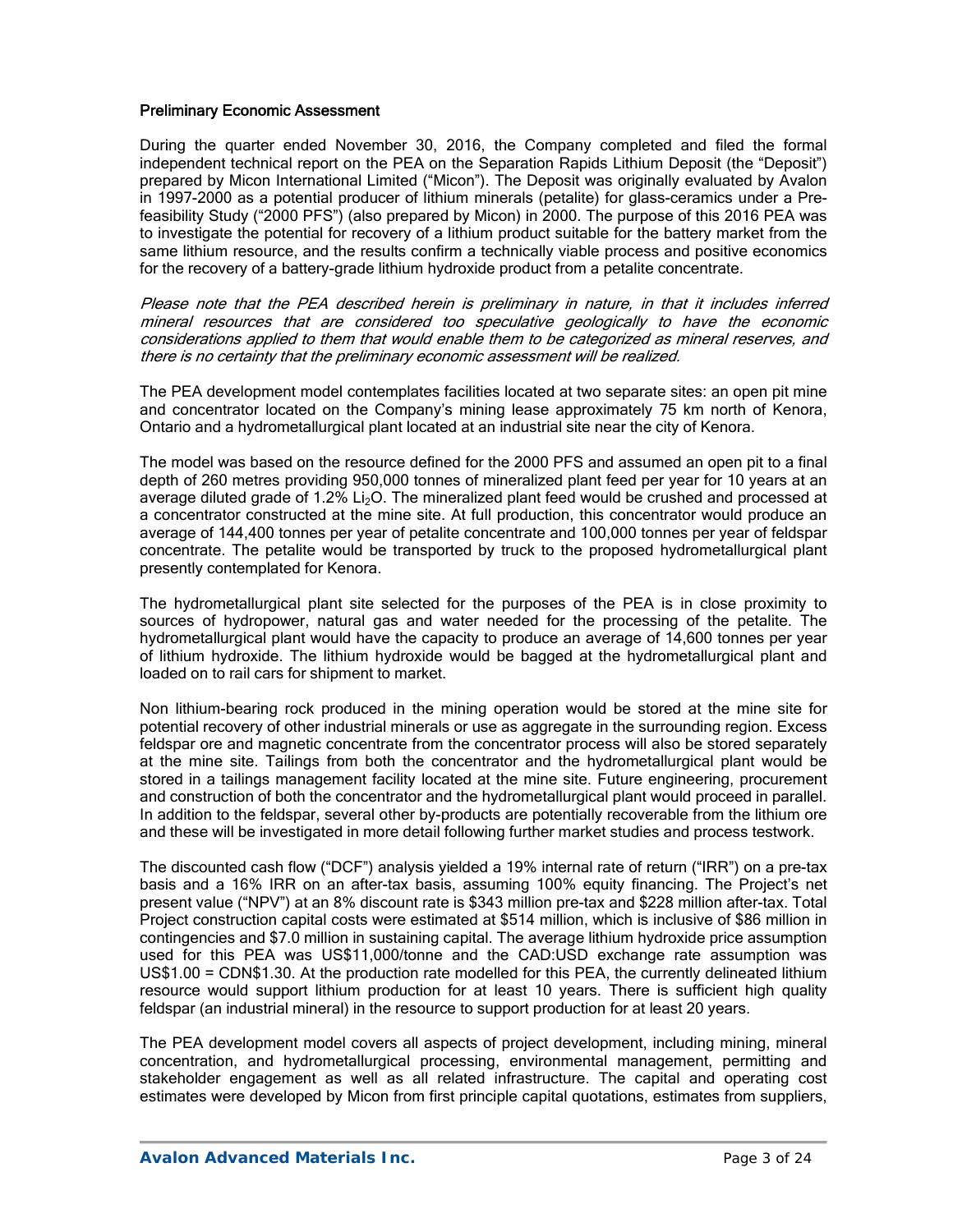manufacturers, contractors and experience based on comparable operations in Canada and abroad. The capital and operating cost estimates were completed to a level consistent with an AACEI Class 4 estimate, with an intended level of accuracy of ±30%, based on Q3 2016 prices, excluding escalation. Currency is Canadian dollars unless otherwise stated.

#### Mineral Resources

Mineral Resources are summarized in the tables below. Measured and Indicated Resources are estimated to total 8.0 million tonnes at a grade of 1.29% Li<sub>2</sub>O using a 0.6% Li<sub>2</sub>O cut-off grade. In addition, the Deposit includes an estimated Inferred Resource of 1.63 million tonnes at 1.42% Li<sub>2</sub>O. These resources also contain 39% feldspar.

The Deposit is hosted within a large, highly-evolved pegmatite body of the rare petalite sub-type, similar to the "Tanco" pegmatite: a rare metals producer located 60 km to the west at Bernic Lake, Manitoba. The Separation Rapids pegmatite forms a vertically-dipping body varying in thickness up to 70 metres and is traceable for approximately 1.5 km along strike. Unlike the Tanco pegmatite, it is highly deformed and was essentially flattened and stretched into its present sub-vertical orientation. The Deposit exhibits typical mineralogical zoning characteristics seen in other highly evolved rare metal pegmatites like Tanco, such as well-developed wall zones and a petalite-rich intermediate zone. Exploration potential exists to discover additional mineralogical sub-zones typical for such pegmatites enriched in other rare metals, notably tantalum and cesium. The Deposit has been partially delineated by exploration drilling over 500 metres of strike length to a depth of 260 metres, and is open for expansion.

The primary lithium bearing minerals in the deposit are petalite and lepidolite with minor spodumene. The feldspars include both albite and potassium feldspar. The other major rock-forming minerals are quartz and muscovite (also lithium-bearing). Accessory minerals include columbitetantalite, cassiterite, apatite and topaz. Results from 69 historic diamond drill holes totalling 10,152 metres were used to create a 3-D model of the host pegmatite.

| <b>Class</b>               | Tonnes | Li <sub>2</sub> O | Total<br>Feldspar | $Ta_2O_5$ | Cs <sub>2</sub> O | Rb <sub>2</sub> O | SG   |
|----------------------------|--------|-------------------|-------------------|-----------|-------------------|-------------------|------|
|                            | (Mt)   | (%)               | (% )              | (%)       | (%)               | (%)               |      |
| Measured                   | 4.03   | 1.32              | 39                | 0.006     | 0.017             | 0.343             | 2.66 |
| Indicated                  | 3.97   | 1.26              | 39                | 0.007     | 0.025             | 0.362             | 2.67 |
| Measured plus<br>Indicated | 8.00   | 1.29              | 39                | 0.006     | 0.021             | 0.352             | 2.66 |
| Inferred                   | 1.63   | 1.42              | 39                | 0.008     | 0.016             | 0.360             | 2.64 |

#### Separation Rapids, Mineral Resource Estimate at 0.6% Li<sub>2</sub>O Cut-off Grade As at October 21, 2016

Notes:<br>1.

- 1. CIM Definition Standards for Mineral Resources and Mineral Reserves, 10 May, 2014 were followed for this mineral resource estimate.
- 2. The Qualified Person for this mineral resource is David Trueman, Ph.D., P.Geo. (MB).
- 3. The resource estimate is constrained by a 3D geologic model of the mineralized material delineated in drilling programs completed in 1998-2001 for petalite.
- 4. Assay intervals for Li<sub>2</sub>O, Ta<sub>2</sub>O<sub>5</sub>, Cs<sub>2</sub>O and Rb<sub>2</sub>O were interpolated using the Inverse Distance Weighted method to create a 3D block model.
- 5. The resource cut-off grade of 0.6% Li<sub>2</sub>O was chosen to capture mineralization that is potentially amenable to mining, mineral concentration and off-site processing.
- 6. Li, Ta, Cs and Rb were originally analysed on all samples at XRAL Laboratory (Thunder Bay, Ontario) utilizing ICP (Li, Ta) and AA (RB and Cs) and check analyses completed at CHEMEX Laboratory (Don Mills, Ontario) utilizing AA (Li) and ICP (Rb).
- 7. As well as due diligence to verify historic data, Avalon completed additional check analyses of historic drill core in 2016 utilizing ALS Laboratory (Vancouver) with a combination of fusion and ICP (method CCP-PKG01). Included as QAQC procedures was a lithium rock standard within the check analysis batches.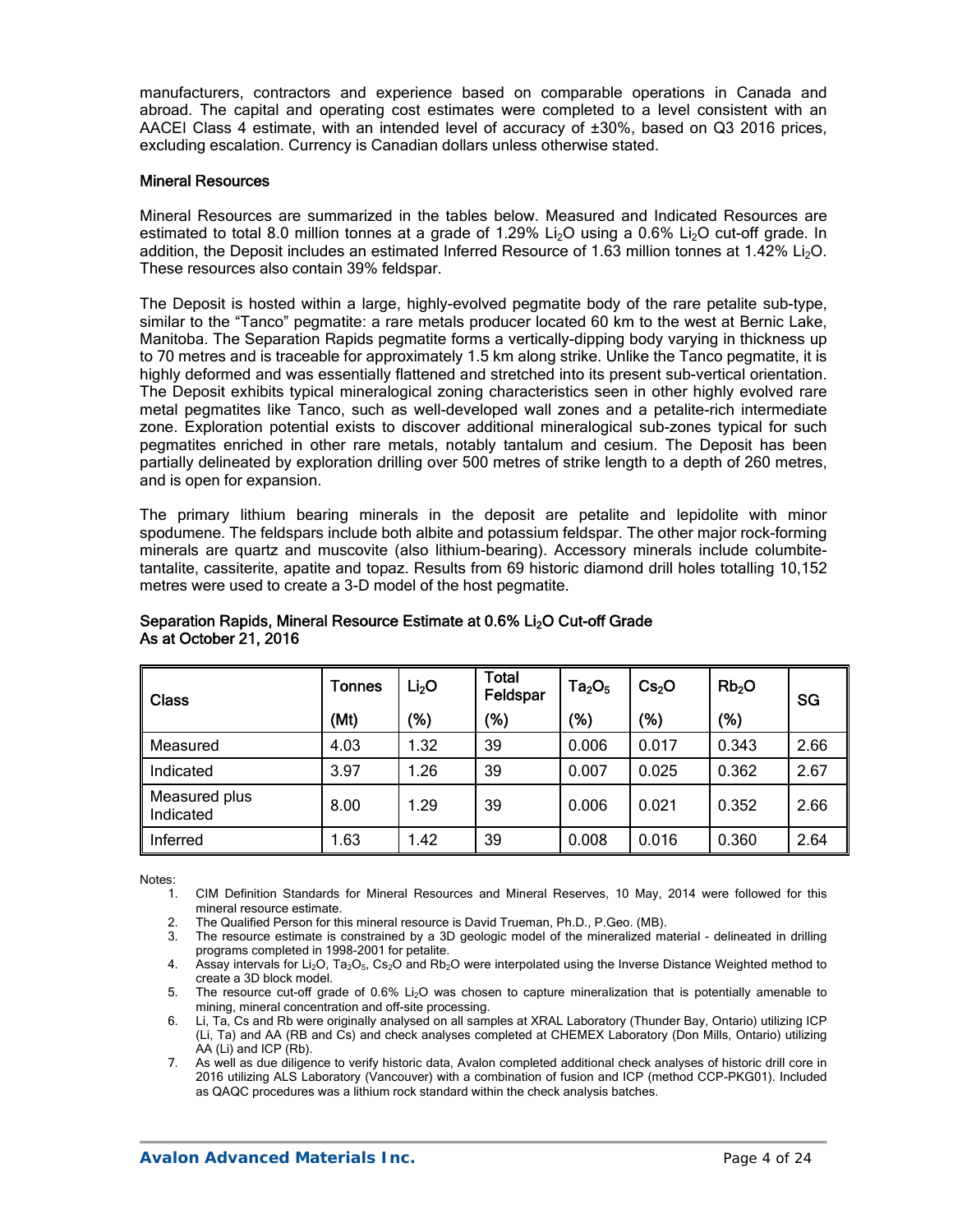- 8. Total Feldspar is the total of potassium feldspar (microcline) and sodium feldspar (albite) and the value reflects the mean and median value of all samples with quantitative mineralogy determined.
- 9. The percentage Total Feldspar is based on analyses completed utilizing X-Ray Diffraction and Qemscan instrumentation on samples representing all lithological subunits of the mineral deposit. These analyses were completed at Carleton University in 1999 (XRD) and ALS Global Laboratory in 2016 (XRD and Qemscan, Kamloops). This is supported by quantitative mineralogy of metallurgical samples determined at SGS (Lakefield) and Anzaplan (Germany)
- 10. All figures are rounded to reflect the relative accuracy of the estimates. Summation of individual columns may not add-up due to rounding.
- 11. Mineral Resources are not Mineral Reserves and do not have demonstrated economic viability. There is no certainty that all or any part of the Mineral Resource will be converted into Mineral Reserves.
- 12. In addition, while the terms "measured", "indicated" and "inferred" mineral resources are required pursuant to National Instrument 43-101, the U.S. Securities and Exchange Commission does not recognize such terms. Canadian standards differ significantly from the requirements of the U.S. Securities and Exchange Commission, and mineral resource information contained herein is not comparable to similar information regarding mineral reserves disclosed in accordance with the requirements of the U.S. Securities and Exchange Commission. U.S. investors should understand that "inferred" mineral resources have a great amount of uncertainty as to their existence and great uncertainty as to their economic and legal feasibility. In addition, U.S. investors are cautioned not to assume that any part or all of Avalon's mineral resources constitute or will be converted into reserves.

The model includes lithium resources with an average grade of below 1% Li<sub>2</sub>O. The lower grade lithium mineralization consists of a swarm of narrow lithium-bearing pegmatite dykes intruded into meta-volcanic rocks, where tests indicate the lithium resource can be pre-concentrated using optical sorting technology.

The resource block model has had an open pit mine design applied to it using Whittle Pit optimization resulting in 9.34 million tonnes of mineralized material at an average grade of 1.22% Li<sub>2</sub>O within the pit. The pit has a strip ratio of 1:5.6, resulting in 52 million tonnes of waste rock for stockpiling for use as aggregate. For the purpose of the PEA, the mine depth was limited to 260 metres.

The mine design has not been optimized and the appropriate timing to transition the operation to underground mining has yet to be determined. Further drilling is designed to identify additional resources at depth (as well as along strike) which would create the opportunity to include an underground mining operation in the development model.

#### Optimization Opportunities and Next Steps

With the completion of a positive PEA on lithium hydroxide production, next steps are oriented primarily toward optimizing the process flowsheets and gathering all the technical information needed to design and build a demonstration scale plant facility. This facility will generate samples of all the potential mineral and chemical products for customer evaluation and acceptance. It will also provide the data needed to complete a definitive feasibility study and design the commercial-scale production facility. This demonstration plant could be designed and constructed within 2 years and a full size commercial operation could begin as early as 2 years later. The key factors going forward influencing the timely execution of the Project are: securing sufficient product offtake commitments to support Project financing; the availability of sufficient equity and/or debt financing and receipt of all requisite operating permits and approvals.

Avalon is carrying out additional drilling with the objective of increasing the mineral resources and better quantifying the lithium mineralogy in the resource, while continuing to optimize metallurgical processes to confirm design parameters and product properties. While the economics contained in the PEA are positive, ongoing metallurgical process development work, engineering and market research have identified opportunities to improve the overall Project economics or reduce Project risk. These include:

- Recovery of lithium from other lithium-bearing minerals in the resource, notably lepidolite, a lithium mica occurring in distinct sub-zones separate from the petalite resource;
- Defining a low-cost, clean energy solution for the operations;
- Improvements in lithium recovery rates in the flotation process and in the hydrometallurgical plant while maintaining high product quality;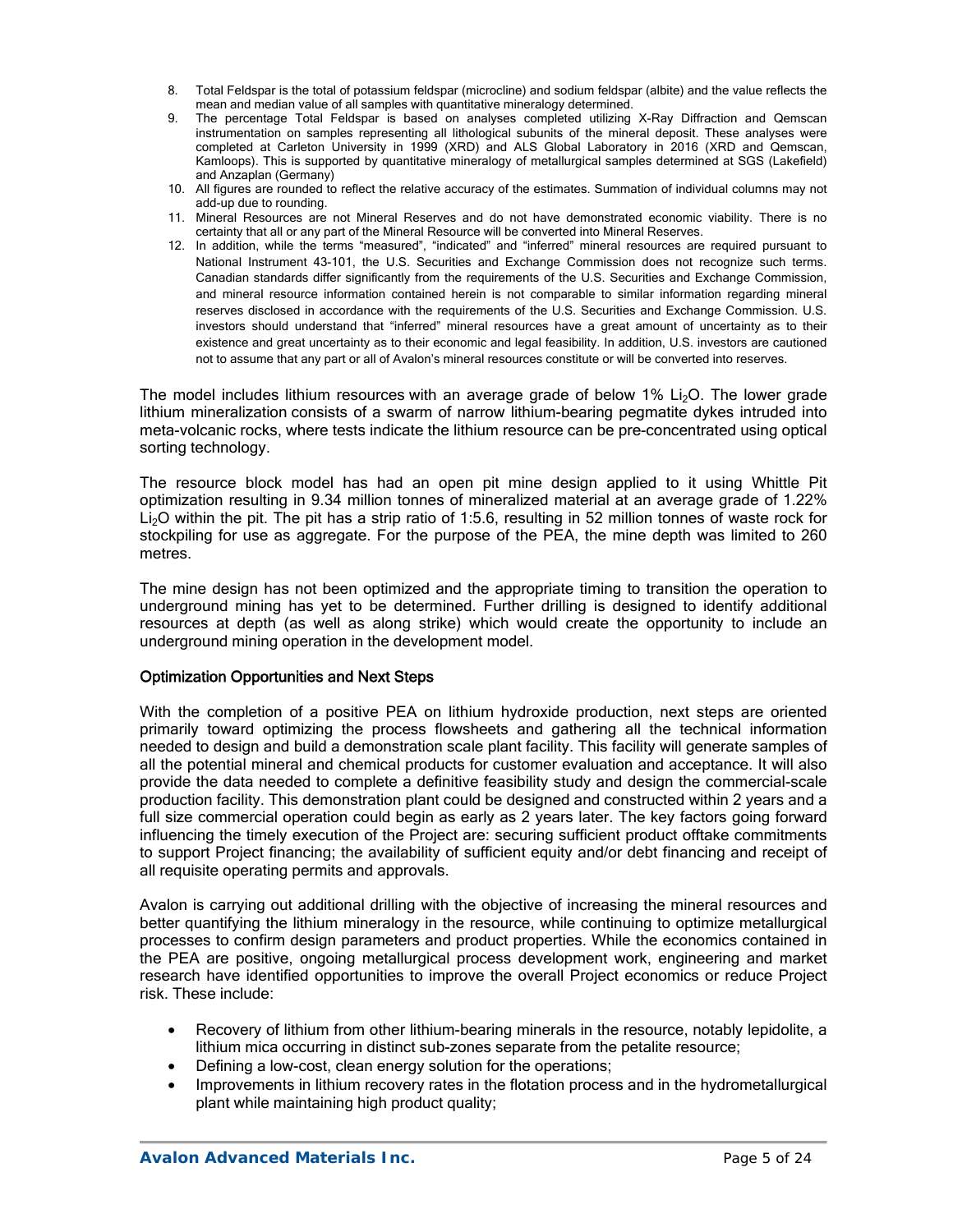- Expansion of feldspar markets through product research and market development work;
- The recovery of high purity silica and tantalum by-products;
- Integrating the production of petalite concentrate for glass-ceramics customers into the development model;
- Completion of identified environmental baseline studies required for the completion of the final Project Description that will start the formal permitting process; and
- Obtaining the required permits and regulatory approvals.

The development model presently contemplates connection to the hydro-electric grid near the Whitedog power generation station at a cost of \$11 million, including construction of a 25 km power transmission line and substation. The Company has begun to investigate the potential to meet the power needs for the mine and concentrator (estimated at 5 MW) using local low-cost, run-of-river power generation or other renewable energy supply delivered by an independent energy company, potentially in agreement with a local First Nation partner. An initial reconnaissance study has identified a promising site on the river close to the Deposit capable of meeting most of the operation's energy requirements at a lower total cost. The potential for wind power generation is also under consideration.

#### Lithium and Feldspar Markets

#### Lithium Compounds for Batteries

The demand for lithium chemicals, such as lithium carbonate and lithium hydroxide, has been growing rapidly in recent years, driven predominantly by lithium ion rechargeable battery technology now in high demand for electric vehicles and other energy storage applications. Current projections indicate continued growth in lithium demand from the battery sector for the foreseeable future. Because lithium is marketed in different forms, (including lithium minerals used in glass and ceramics) aggregate lithium demand and supply is usually expressed in terms of lithium carbonate equivalent ("LCE").

It is clear that new lithium supply sources will be needed to meet the growing demand for batteries for electric vehicles. The Separation Rapids Lithium Project will be well-situated to serve new battery production facilities contemplated in North America. Just one well-known example, the lithium battery Gigafactory of Tesla Motors Inc. in Nevada scheduled to begin production in 2017, is expected to consume up to 25,000 tonnes per year of lithium hydroxide after it has reached full production.

For the purposes of its PEA, Avalon used a price assumption of US\$11,000 per tonne FOB plant for lithium hydroxide consistent with price forecasts developed in mid 2016 by Roskill Information Services. Prices as reported by other services such as Benchmark Minerals Intelligence, have continued to escalate since that time due to rapidly growing demand from battery makers.

#### Feldspar

Feldspar is an industrial mineral used commonly in the manufacture of glass and ceramics. Feldspar is also used as a filler and extender in the production of paints, plastics and rubber. The glass market for feldspar in the United States represents the largest market at around 68%, while ceramics account for 23% and filler and other applications represent less than 10%. Market access depends upon product quality and freight costs to individual markets.

Pricing for feldspar in the USA currently ranges from US\$175/tonne to US\$250/tonne FOB plant. Avalon has based the feldspar revenue calculations for its PEA on a conservative price assumption of US\$170/tonne FOB Separation Rapids plant.

#### Environmental Assessment and Community Engagement Update

Avalon is committed to developing the Project based on modern CSR principles and reporting on its performance in its annual Sustainability Reports. These CSR principles include commitments to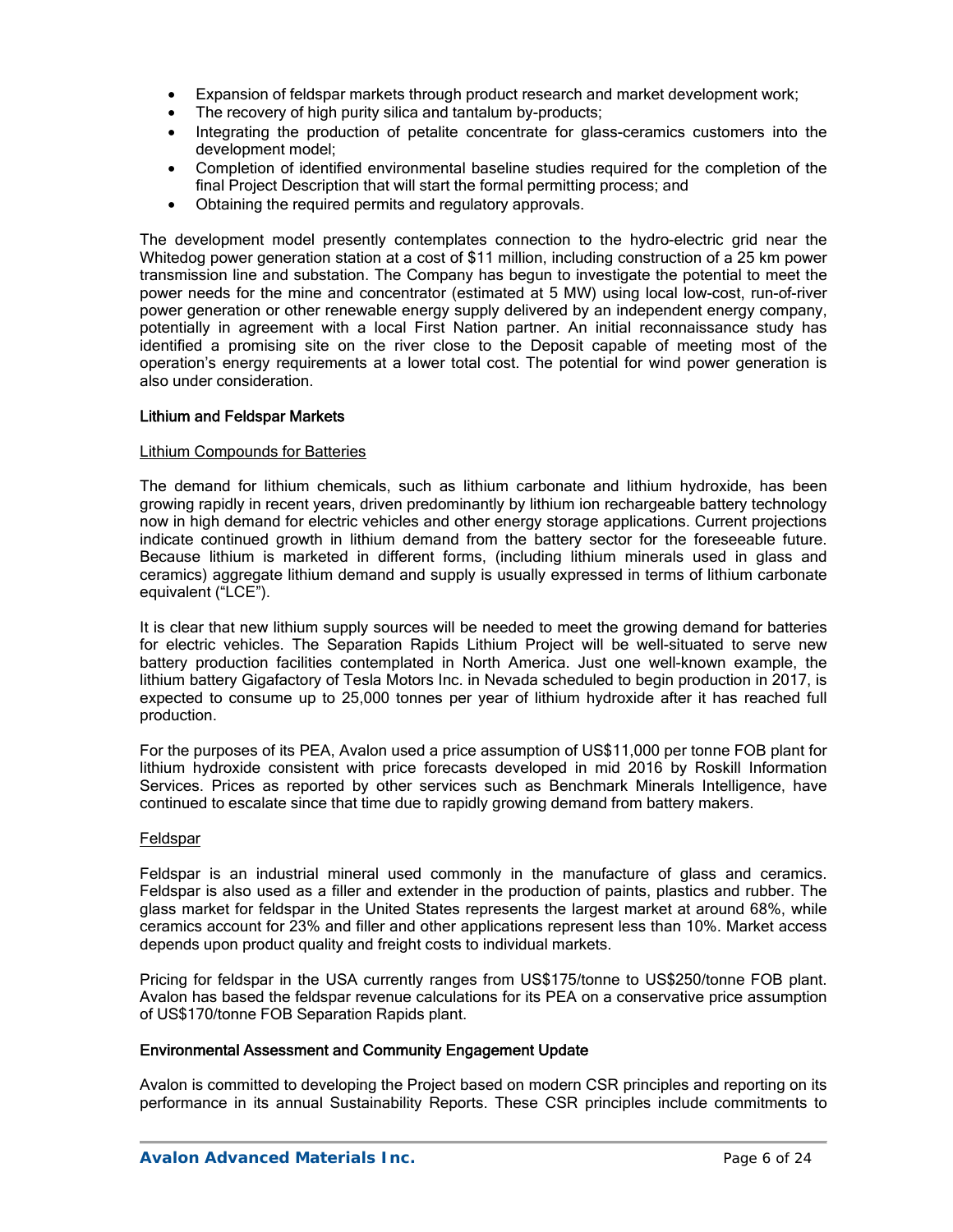minimize environmental impacts, ensuring the health and safety of employees, maximizing benefits for local communities and providing full transparency in its social and environmental performance. The Company and the Project are well known in the local community.

A detailed environmental baseline study was updated in 2007 and work has been ongoing to further update this study to align it with recent regulatory changes. Following some additional baseline work to validate the 2007 study, a Draft Project Description and Environmental Impact Assessment was produced during the quarter. Permitting was advanced through a multi ministry meeting to review the completed Draft Project Description, discuss the provincial permitting process and to obtain regulator input into the project planning and confirm the proposed environmental work program. Separate discussions were held with federal regulators which also included the potential exemption of the project from the Canadian Environmental Assessment Act due to the fact that the project does not exceed any of the regulated triggers under the Act and the low environmental impact of the project.

Initial studies suggest that aggregate stockpiles, tailing and concentrate storage areas will not contribute effluents of environmental concern. Dry stacking of tailing and concentrates will minimize long term storage risk, water use and optimize effluent quantity. A final project description is targeted for Q4 fiscal 2017, which is needed to start the formal permitting process.

The Project is located in the traditional land use area of the Wabaseemoong Independent Nations ("WIN") for which they have stewardship under an agreement with the Province. The Company first signed an MOU with WIN in 1999 which was renewed when the Project was re-activated in 2013. Avalon management has been keeping WIN leadership informed on Project activities and remains committed to fulfilling its community consultation obligations and partnering with WIN on Project business opportunities. The Company has also initiated dialogue with the Métis Nation of Ontario who holds Aboriginal rights in the area. Following the completion of the Draft Project Description, positive project review meetings were held with the Wabaseemong Chief and Council and with the Metis Nation of Ontario at a Valued Components Workshop in order to review the project and obtain guidance and comments on environmental aspects of the project.

Unless otherwise noted, the technical information on the Separation Rapids Lithium Project has been reviewed and approved by the Company's Senior Vice President, Metallurgy and Technology Development, Mr. David Marsh, FAusIMM (CP), ), or Dr. William Mercer, PhD, P.Geo. (Ontario), P. Geo. (NS), Vice President, Exploration, who are both Qualified Persons under NI 43-101.

### **Nechalacho Rare Earth Elements Project**

Expenditures during the Quarter totalled \$35,340 (2016 - \$83,047), which were primarily incurred on mining lease payments, sample storage and supporting Natural Resources Canada's testwork program using samples from the Nechalacho REE Project.

The Nechalacho Project is located at Thor Lake in the Mackenzie Mining District of the Northwest Territories ("NWT"), about 5 kilometres north of the Hearne Channel of Great Slave Lake and approximately 100 kilometres southeast of the city of Yellowknife. The property is comprised of five contiguous mining leases totalling 10,449 acres (4,249 hectares) and three claims totalling 4,597 acres (1,869 hectares). The leases are subject to one underlying 2.5% Net Smelter Returns ("NSR") royalty agreement. Avalon has the contractual right to buy out this royalty on the basis of a fixed formula, which is currently approximately \$1.4 million and which will increase at a rate equal to the Canadian prime rate until the royalty is bought out.

The property is situated in an area referred to as the Akaitcho Territory, an area which is subject to comprehensive native land claim negotiations between the Government of Canada and the Treaty 8 Tribal Corporation, which consists of the Yellowknives Dene First Nation ("YKDFN"), the Deninu K'ue First Nation ("DKFN") and the Lutsel K'e Dene First Nation ("LKDFN"). The Company has signed an Accommodation Agreement with the DKFN. The Company also recognizes that the Tłįcho First Nation ("TFN") has a settled land claim with the Government of Canada which provides for certain harvesting rights in the area of the Nechalacho site. The general area around the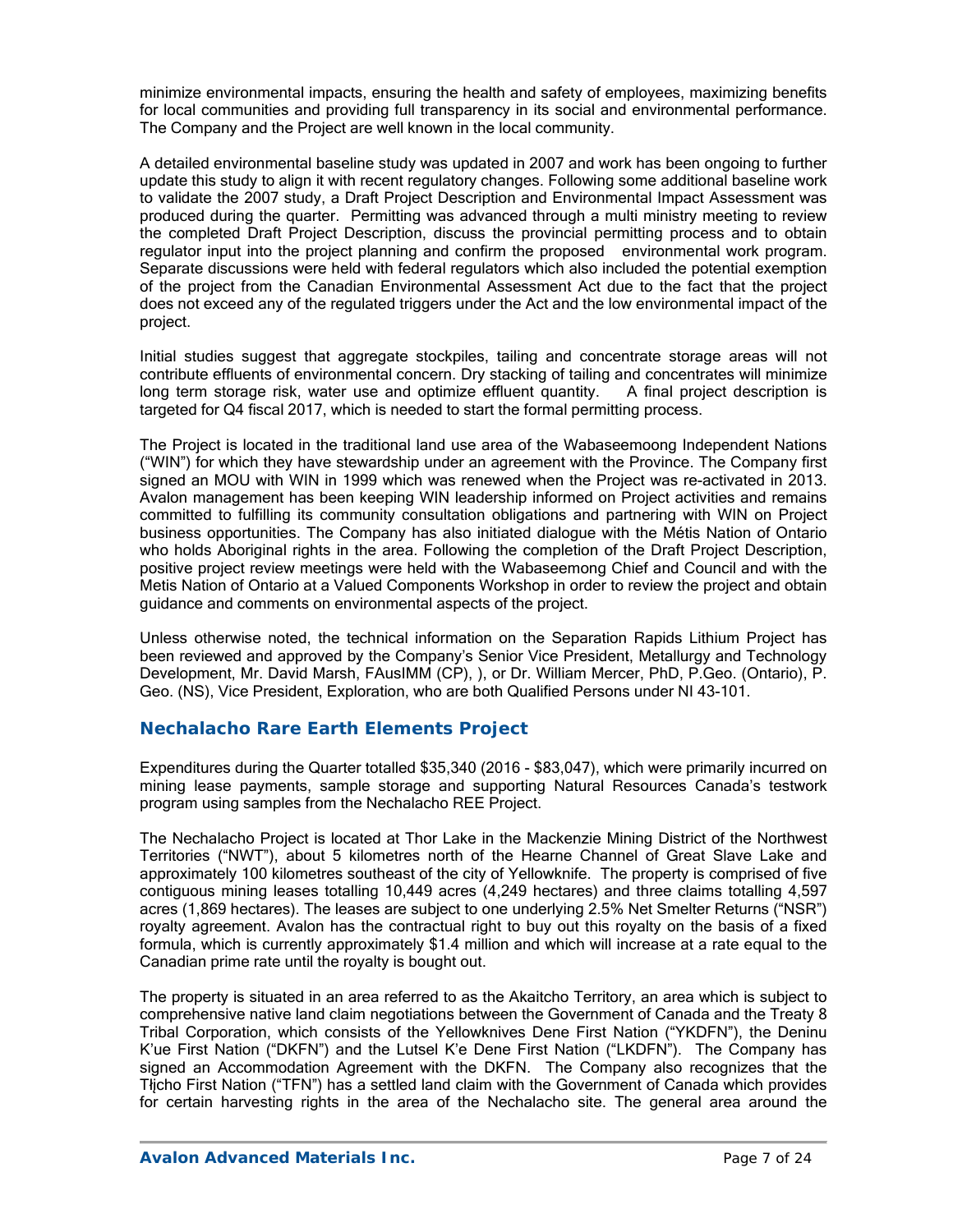Nechalacho site is subject to Aboriginal rights asserted by two Métis organizations: the Northwest Territory Métis Nation ("NWTMN") and the North Slave Métis Alliance ("NSMA"). During 2014, Avalon concluded a Participation Agreement with the NWTMN and commenced discussions with the NSMA.

Since the completion of the Feasibility Study ("Nechalacho FS") in April, 2013, the Company has been engaged in metallurgical test work with the objective of optimizing the process flowsheets to improve recoveries and reduce costs. This involved introducing efficiencies to the Concentrator flowsheet, and designing a new flowsheet for the Hydrometallurgical Plant involving an alkali cracking process for treatment of the rare earth mineral concentrate as an alternative to the sulphuric acid bake process contemplated in the Nechalacho FS. The alkali cracking process enables recovery of 90% of the heavy rare earth elements ("HREE") in the flotation concentrate, compared to 52% recovery contemplated in the Nechalacho FS using the sulphuric acid bake process. In addition, the alkali cracking process allows for the recovery of zirconium in a form for which there are established markets.

Optimization of the alkali cracking process flowsheet is substantially complete except for finalizing certain details around reagent recovery and recycling. Work here has indicated an 80% reduction in hydrochloric acid, 90% reduction in magnesium oxide and almost 100% reduction in calcium carbonate consumption compared to the Nechalacho FS could be achievable along with associated sustainability benefits. The new potential flowsheet also successfully suppresses the precipitation of cerium and separates the lanthanum, both of which dilute the value of the mixed HREE product.

The last metallurgical testwork investigations conducted for Nechalacho ended August 31, 2016, and related to the recovery of zirconium and production of marketable quality zirconium basic sulphate ("ZBS") and zirconium oxychloride ("ZOC") products. Reworking of the process design criteria, plant designs and cost estimates for both the Concentrator and Hydrometallurgical Plant, along with any revisions to the mine plan, are continuing to be developed internally.

A further integrated pilot plant campaign has been planned but will only proceed when funding becomes available. This is designed to fully evaluate process performance particularly with the incorporation of the acid/reagents recovery circuits and associated recycle streams and would include all unit operations from crushing of ore right through to the generation of a mixed rare earth precipitate. The total bulk sample of ore required for this pilot plant is approximately eight tonnes. This material is being stored in Yellowknife until such time as the funding becomes available to proceed with the pilot plant work, presently estimated at approximately \$4.0 million. There is no firm timeline for when this work will be carried out. In the meantime, the Company continues to monitor various academic research initiatives into new and more efficient rare earth extractive technology through its continuing participation in Canadian Rare Earth Elements Network.

While permits for pre-construction work are already in place, the process to obtain a Class A Water License and Land Use Permit authorizing mine construction, operation and closure activities is presently on hold but it can be accelerated again at any time with the expectation that it would then be completed in approximately 4-6 months. The Company may consider doing this in 2017 if funding is available and circumstances are favourable. Reporting continues as required under the existing permits with the Mackenzie Valley Land and Water Board. The extension of the existing exploration permit was approved during 2016 to maintain existing site facilities in preparation for future activities. Avalon continues to monitor and participate in discussions around proposed regulatory changes in the NWT that could affect the Company's future development plans. Permits for the quarry and airstrip extensions have been allowed to lapse until such time as they are needed, and can easily be re-obtained. Avalon continues to engage with the government of the NWT on regulatory development and issues of concern for our aboriginal partners such as the development of the Caribou Management Plan.

The key factors going forward which influence the Nechalacho Project schedule, all of which are somewhat dependent on one another, are: securing one or more strategic or financial partners; securing sufficient binding agreements for offtake to support project financing, the availability of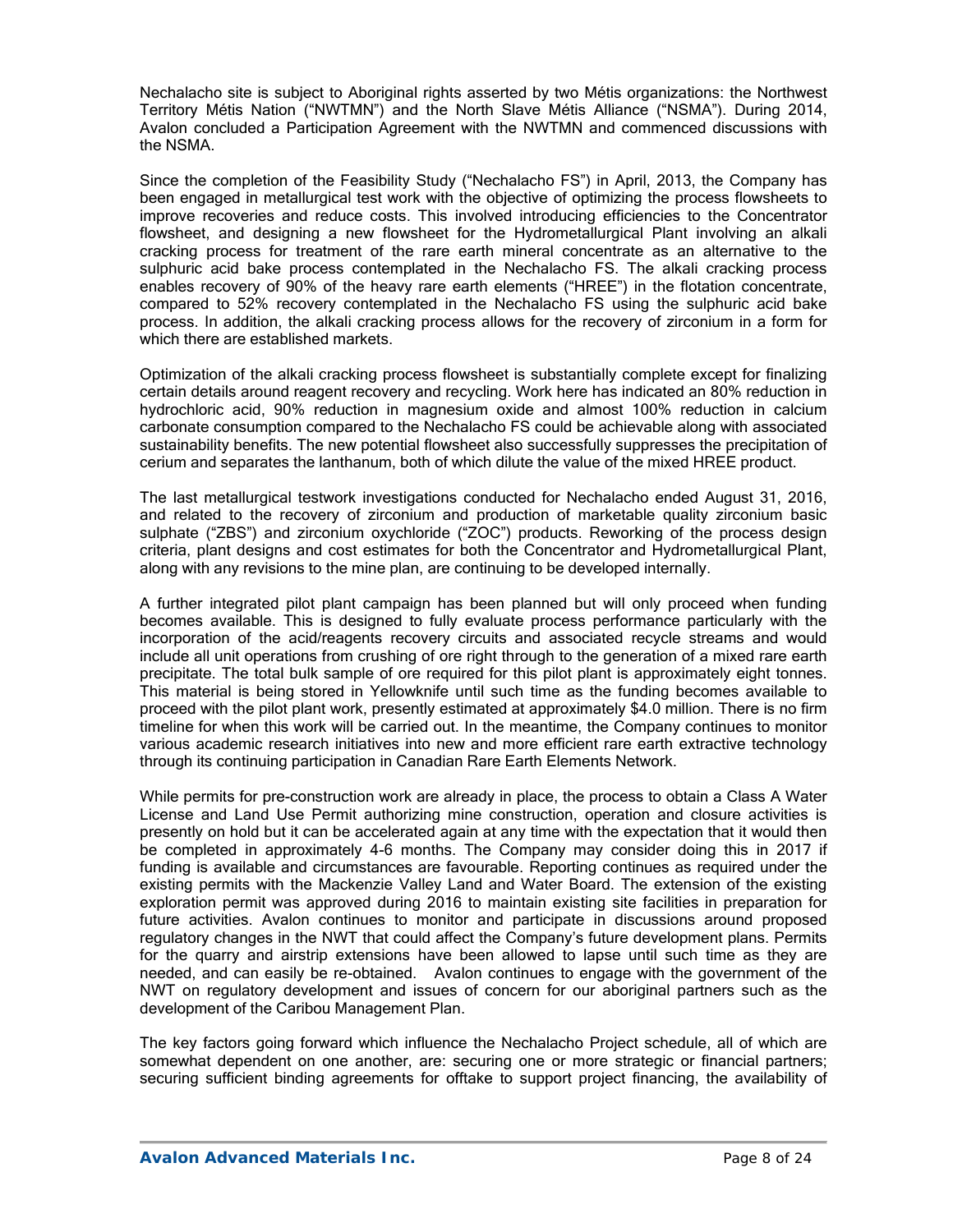equity and debt financing at a reasonable cost and the receipt of all requisite construction and operating permits.

There are three mineralized zones on the property immediately north of Thor Lake with geology similar to classic pegmatite deposits, referred to historically as the R-, S- and T-Zones. It was known that these zones contain lithium-bearing minerals but no systematic mapping and sampling had been conducted prior to the October 2016 site visit. The work in this short program concentrated on the S Zone, which is exposed in outcrop and old trenches. Continuous chip samples were collected in the trenches and thirteen selected samples sent for analysis as an initial test for lithium enrichment. The remaining samples will be analyzed in the next phase of analytical work. The thirteen initial samples were submitted to ALS Global Laboratory in Yellowknife for preparation and analysis yielding encouraging results. The average  $Li<sub>2</sub>O$  content of all thirteen samples was  $1.0\%$ Li<sub>2</sub>O with two samples containing over 2% Li<sub>2</sub>O. Understanding of the overall distribution of lithium in the S Zone will improve with further analytical work and mineralogical studies.

The Nechalacho property hosts a variety of rare metals resources, any of which could become of interest for development as demand warrants. The Company continuously monitors these markets.

Unless otherwise noted, the technical information on the Nechalacho Project has been reviewed and approved either by the Company's Senior Vice President Metallurgy and Technology Development, Mr. David Marsh, FAusIMM (CP), or Dr. William Mercer, PhD, P.Geo. (Ontario), P. Geo. (NWT), Vice President, Exploration, who are both Qualified Persons under NI 43-101.

### *East Kemptville Tin-Indium Project*

The Company incurred \$51,995 (2016 - \$110,574) in expenditures during the Quarter on the East Kemptville Project in Yarmouth County, Nova Scotia. Approximately 54% of these expenditures were incurred on metallurgical testwork and preliminary evaluation of the economics of a small scale development scenario involving the processing of surface ore stockpiles, 43% of the expenditures were spent on geological studies, and the balance of the expenditures were incurred on environmental studies.

The Company holds mineral rights at East Kemptville through a "Special Licence", a form of mineral tenure granted by the Province of Nova Scotia in circumstances where there is a history of previous industrial land use activity (such as mining) in the area of interest. It does not immediately convey surface land rights and, accordingly, access must be arranged with the permission of surface rights holders (which was done in 2014 and renewed for 2015). Ultimately, with the completion of a feasibility study and related environmental assessment work, a form of mining lease is obtainable from the government to secure the requisite surface land rights. Negotiations with the surface rights holders toward securing full tenure to the East Kemptville site are ongoing following the completion of a detailed due diligence review at year end.

The Company first acquired a Special Licence at East Kemptville in 2005 and it has been subsequently renewed multiple times while the Company negotiated access to the site. During the quarter ended May 31, 2015, by Order in Council, the Government of Nova Scotia approved an application for a new Special Licence reflecting the entire original mine site. The new Special Licence has a term of three years beginning February 2, 2015 and includes an obligation to incur \$5.25 million in expenditures by January 31, 2018 (of which \$3,054,077 had been incurred by May 31, 2017). It is renewable for an additional two one-year periods. The total area covered by the new Special Licence is 2,880 acres.

During the Quarter, metallurgical process optimization testwork was completed for a simple gravity flowsheet focused on recovering tin only from a low grade ore surface stockpile. Work then commenced on preparing an internal study on the economic viability of re-developing the site at this small-scale by focusing on the low-grade stockpile material. A drilling program is tentatively planned in 2017 to more systematically sample the stockpile and map the internal grade distribution in more detail. This information will be included in a future resource update.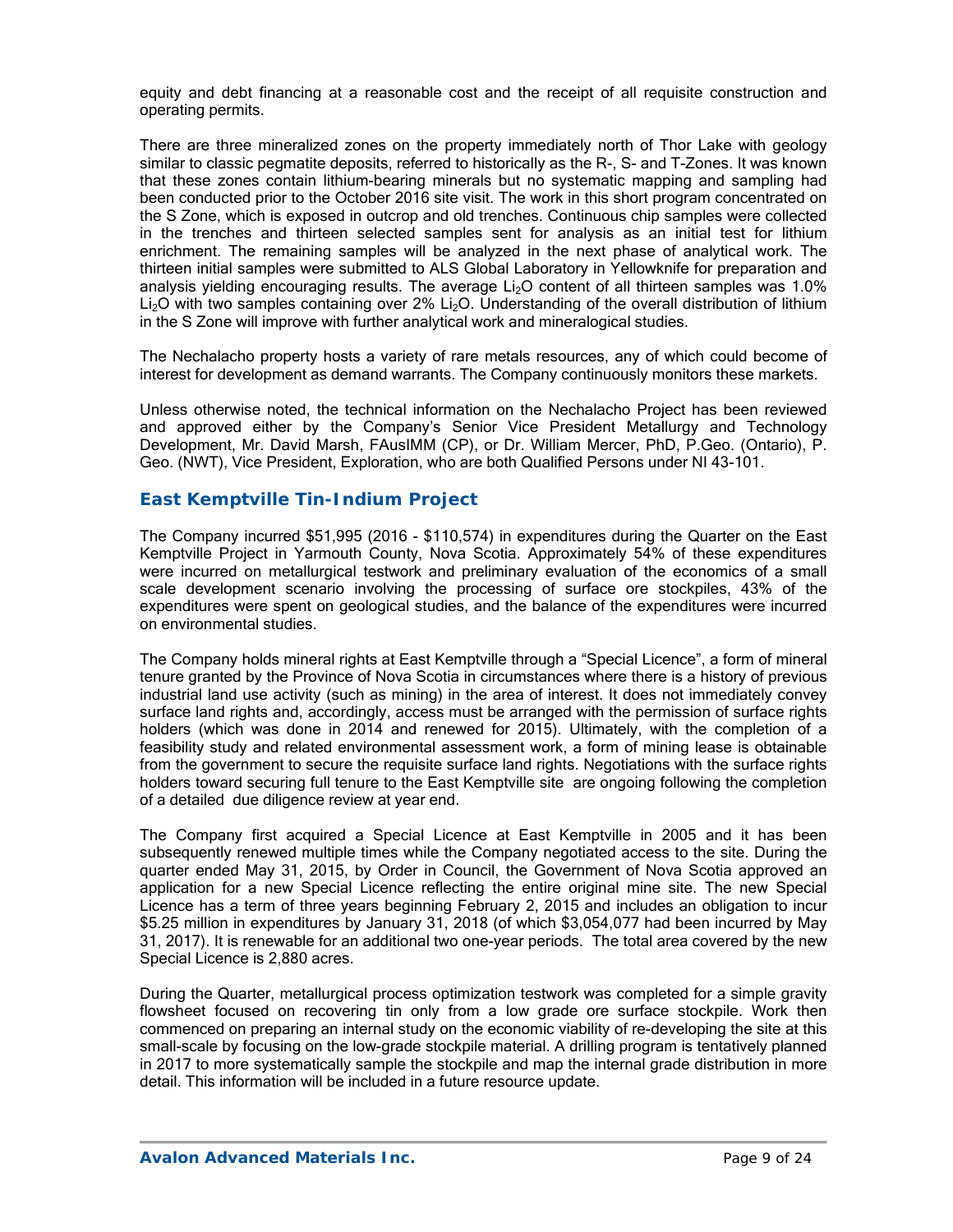This recent work has confirmed the potential for the small scale development scenario. The model contemplates processing of almost 6 million tonnes of surface ore stockpiles at the rate of 100 tonnes per hour ("tph") for the recovery of a tin concentrate through a small, modular-designed gravity process plant. The model also included the processing of higher grade, near surface ore from both the Main and Baby Zone pits which extends operating life in the model to 13 years. This testwork on a simple gravity only circuit has demonstrated that a tin recovery of +/-60% is achievable by such a flowsheet. The initial concentrate produced was 44.6% tin but this was increased to 68% by flotation to remove the contained sulphides. This scenario offers the potential for near term production at a relatively low capital expenditure with positive environmental impact through reducing on-site acid generation and by taking advantage of existing tailings management facilities. Processing of the stockpiles would also contribute to the long term environmental remediation of the site.

Avalon has begun commercial discussions with several parties interested in new sources of supply of tin concentrate or interested in tin development opportunities. Samples of the stockpiled ore have been sent to one interested party and others are waiting for tin concentrate samples.

Environmental studies examined the nature of the waste material generated from renewed operations, as well as the conditions required for bringing the existing operation into readiness for future production. In addition to the large scale project, a closure strategy has now also been identified for the small scale development scenario to significantly reduce the existing site environmental and associated financial liabilities through innovative management of future waste rock and tailings and through the processing of mineralized material presently stored on surface that is contributing to water treatment requirements. All future potentially acid generating waste produced will be placed sub aqueously to eliminate oxidation and the need for long term treatment requirements. These are anticipated to significantly reduce or eliminate the need for ongoing site care and maintenance. Additional drilling was completed by the surface rights owner to validate the stability of the coarse tailing pile and eliminate the potential need for future stabilization work during operations. Samples from the drilling will be analysed by for tin to evaluate the potential for reprocessing the tailings to recover additional tin concentrates. The detailed due diligence review of the historic environmental liability, led by Mark Wiseman, Vice-President, Sustainability, related to the acquisition of the surface rights was completed with no fatal flaws identified.

Unless otherwise noted, the technical information on the East Kemptville Tin-Indium Project has been reviewed and approved either by the Company's Senior Vice President Metallurgy and Technology Development, Mr. David Marsh, FAusIMM (CP), or Dr. William Mercer, PhD, P.Geo. (Ontario), P. Geo. (NS), Vice President, Exploration, who are both Qualified Persons under NI 43- 101.

### *New Brunswick Tin Exploration Project*

#### Mount Douglas Tin-Tungsten Property

During the year ended August 31, 2016, the Company entered into an option agreement to earn a 100% interest (subject to a 2.0% NSR, which can be bought back for \$1.0 million) in certain mineral claims located in Charlotte County, New Brunswick. To keep the option in good standing, the Company is required to incur exploration expenditures of \$75,000 by October 28, 2016 (which had been incurred by October 28, 2016) and make cash payments totalling \$120,000 over five years (of which \$10,000 had been paid by May 31, 2017, with the next payment of \$20,000 being due by October 28, 2017).

The Company did not incur any expenditures on the Mount Douglas property during the Quarter (2016 - \$11,662).

The preliminary drilling program which totaled 350 metres in five short holes was completed on December 23, 2016. The program was designed to test three new target areas where tin-tungsten mineralization had been identified in outcrop and boulders. These targets were confirmed by sampling done by Avalon in 2015 that indicated an average of 0.25% tin in the Pocologan Zone (22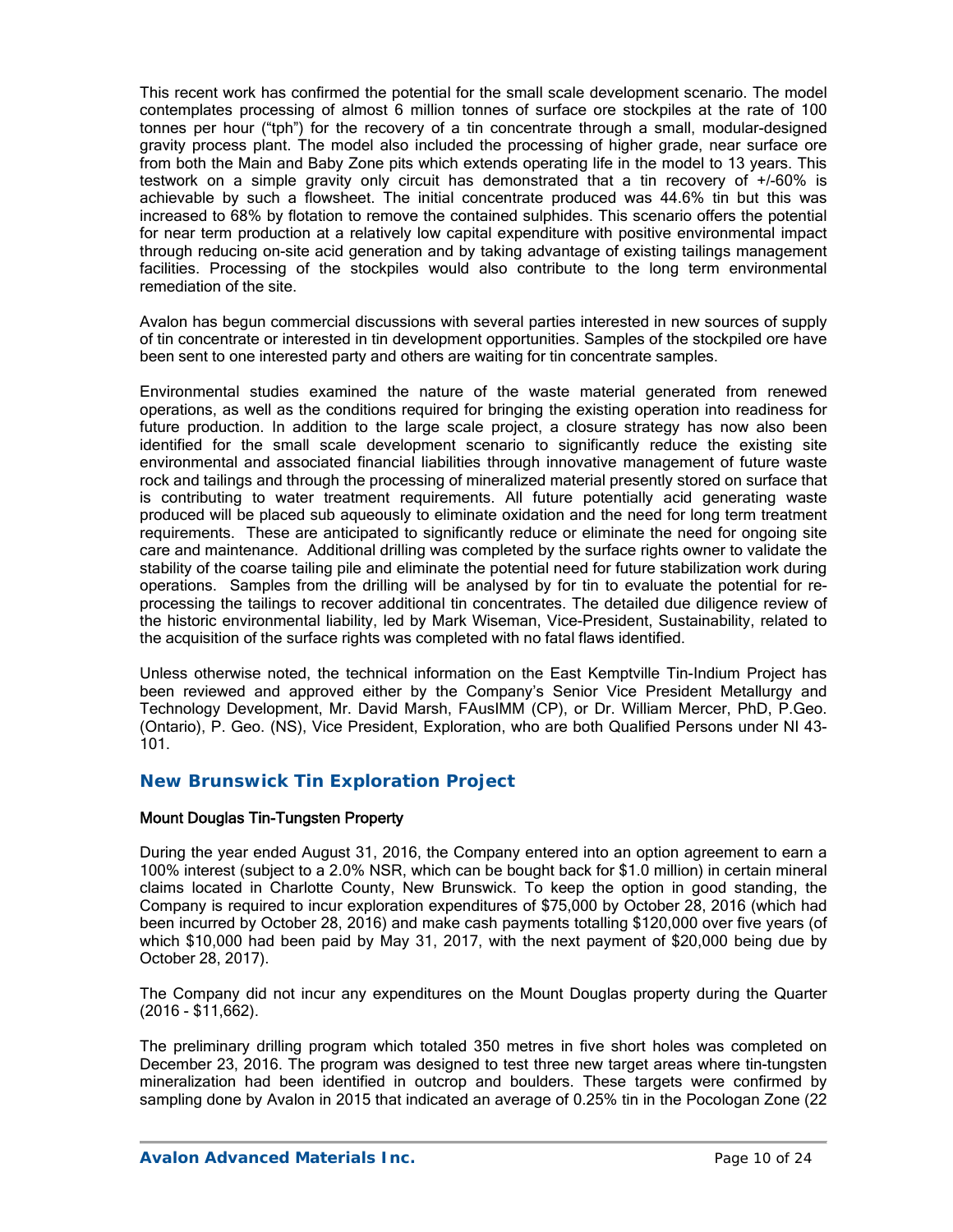samples) and 0.18% tin (8 samples) and 0.24% tungsten (10 samples) in the Lake Anthony Brook Zone. These occurrences had never been previously drilled. The drill results showed that the highest tin concentrations are present as 0.13% Sn over 0.38 m thick in a pyrite and quartz vein at 27.5 m depth in drill hole MD-16-04, and 0.24% Sn over 1.75 metres in a quartz-pyrite vein at the top of drill hole MD-16-01 at 7.25 metres depth. No significant tungsten anomalies were intersected. One significant area of tin anomalies in boulders was not drill tested and further geological work in the summer of 2017 is planned to investigate the possible source area of the boulders which transported in nature.

Unless otherwise noted, the technical information on the Mount Douglas property has been reviewed and approved by Dr. William Mercer, PhD, P.Geo. (Ontario), P. Geo. (NS), Vice President, Exploration, who is a Qualified Person under NI 43-101.

## *Other Projects*

The Company did not complete any work on any of its other projects during the Quarter.

# **Corporate Social Responsibility**

During the quarter ended November 30, 2016, the Company released its fifth comprehensive Sustainability Report. The 2016 Sustainability Report is available for download on the Company's website at: http://www.avalonAM.com

The 2016 Sustainability Report was prepared in accordance with the Global Reporting Initiative ("GRI") Version 4 guidelines for core reporting. The 2016 Report incorporates a self-assessment of Fiscal 2016 performance and sets targets for 2017 against the applicable Mining Association of Canada's 'Toward Sustainable Mining' indicators.

In addition to the Company's safety performance, the report includes many other positive accomplishments such as energy efficiency initiatives, community outreach, and metallurgical process improvements that contribute to improved environmental performance. Avalon is committed to working closely with its Aboriginal partners to create lasting economic and social benefits in the communities. In addition to its partners in the NWT, dialogue has been initiated with the Acadia First Nation in Nova Scotia as it relates to the East Kemptville Project and with Wabaseemoong Independent Nations ("WIN") and Métis Nation of Ontario with respect to the Separation Rapids Lithium Project.

To provide independent advice as to the efficacy of the Company's CSR work, the Company maintains an independent Sustainability Advisory Committee ("SAC") that meets intermittently to review all of the Company's sustainability-oriented work at all its projects. A meeting was held during Q4 fiscal 2016. In recognition of its sustainability efforts, Avalon was recognized for two straight years (2015 and 2016) by *Corporate Knights*' Future 40 Responsible Corporate Leaders in Canada.

### **Administration and Other**

Corporate and Administrative expenses totalled \$768,305 during the Quarter, a 7% increase over the amount incurred during the comparative quarter in fiscal 2016 (\$718,227). The main area of increased operating expense for the Quarter was salaries and benefits.

Salaries and benefits for the Quarter increased by approximately 15% to \$426,413 compared to \$370,427 for the same quarter in fiscal 2016. This increase is primarily related to salary and benefits for an employee who had returned to work in February 2017 after parental leave, and to the increase in the provision for accrued vacation days.

Expenses on public and investor relations totaled \$125,603 compared to \$130,283 for the same quarter in fiscal 2016. Investor relations activities during the Quarter included two-day road-shows in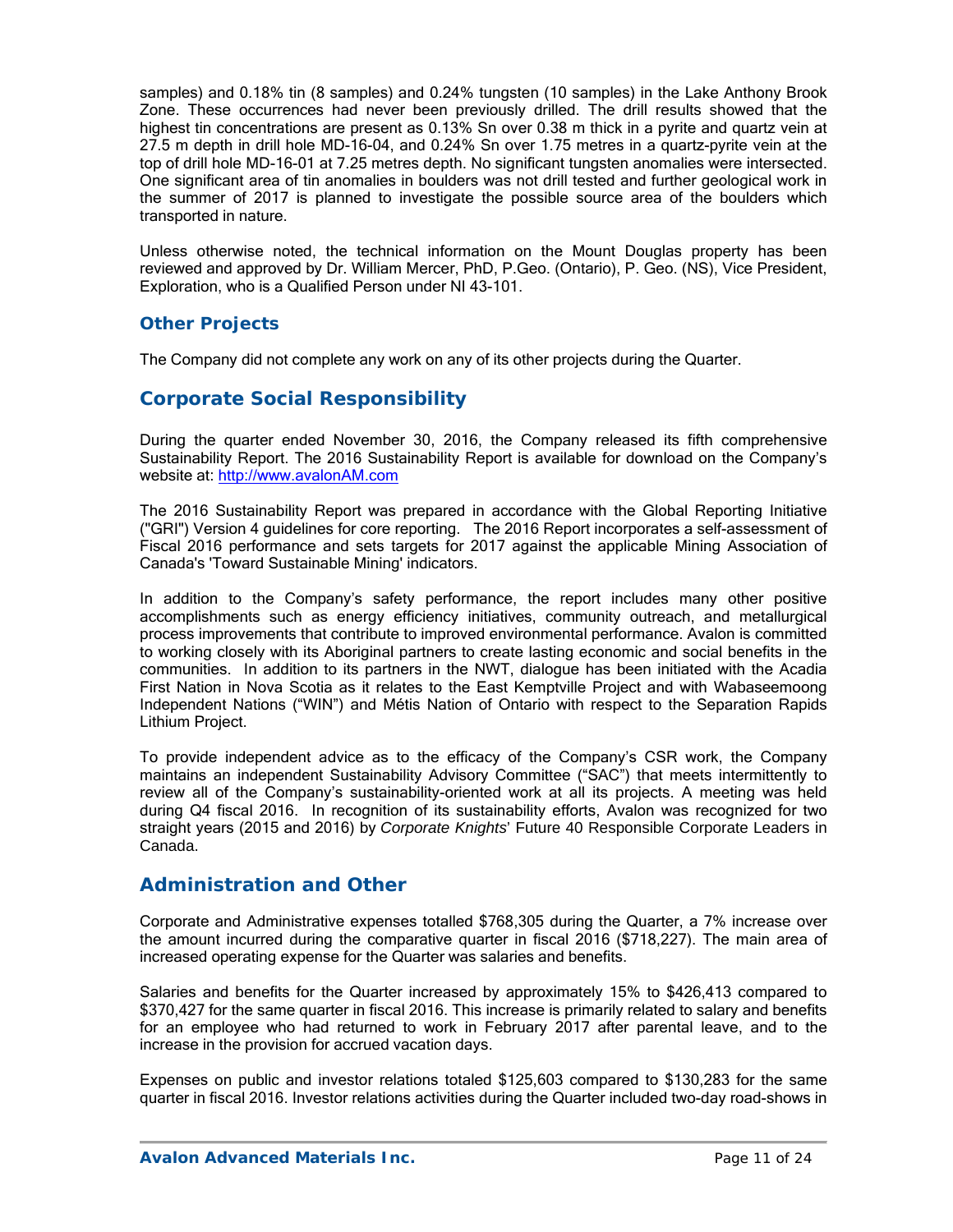San Francisco-Seattle and New York and one investment conference in Scottsdale AZ. Subsequent to the end of the Quarter, the Company participated in four lithium conferences in Toronto (2), Montreal and Stuttgart, Germany as well as one additional microcap investment conference in Toronto.

Share based compensation during the Quarter totaled \$52,325 compared to \$78,936 for the same quarter in fiscal 2016. This decrease is primarily related to the decrease in the estimated fair values of the options earned during the Quarter compared to the same quarter in fiscal 2016.

In March 2017, the Company entered into a preferred share purchase agreement (the "Agreement") with an entity managed by the Lind Partners ("Lind") and issued 500 Series A1 Preferred Shares (the "Preferred Shares") at a price of \$5,000 per share for gross proceeds of \$2,500,000. Pursuant to Canadian securities laws, the securities issuable under this private placement will be subject to a hold period, which expires on July 11, 2017 (the "Hold Period").

In conjunction with this private placement, Lind received a commitment fee of \$125,000 and 6,900,000 common share purchase warrants (the "Warrants"). Each Warrant entitles the holder to purchase one common share of the Company at a price of \$0.23 per common share until March 10, 2022.

The Preferred Shares do not carry a dividend and have a redemption value that starts at \$5,000 per share and increases by \$250 per share each quarter over a 24 months period ending on March 10, 2019, to a cap of \$6,750 per share. After the Hold Period, the Preferred Shares can be converted by Lind into common shares of the Company at a price per common share equal to 85% of the five-day volume weighted average price of the common shares on the TSX immediately prior to the date that notice of conversion is given (the "Conversion Option").

Lind is also entitled to accelerate its conversion right to the full amount of the redemption value applicable at such time, or demand repayment of the applicable redemption value per share in cash, upon the occurrence of certain events as set out in the Agreement (the "Redemption Events"). The triggering Redemption Events include certain key financial and non-financial conditions, which include change of control, insolvency and liquidity conditions etc. as defined in the Agreement. These Redemption Events also limit the Company from obtaining other debt or preferred share financings that are not junior to the Preferred Shares other than certain project-related financings, as well as other at-the-market, equity lines or credit type of common share offerings, or convertible security financings where the price of the common share is not fixed at predetermined price. In addition, if the Redemption Event is a change of control event, the redemption amount will be equal to 110% of the applicable redemption amount at that time. No Redemption Event had occurred since the issuance of the Preferred Shares.

In accordance with IAS 32 Financial Instruments: Presentation and IAS 39 Financial Instruments: Recognition and Measurement ("IAS 39"), the Preferred Shares and Conversion Options have been classified as a current liability and measured as other financial liability at fair value through profit or loss ("FVTPL"), and the fair values of the Preferred Shares and the Conversion Options totalling \$2,941,176 have been recorded to the convertible redeemable preferred shares liability account on the Statement of Financial Position. The fair values of the Conversion Options of \$441,176 and other issuance costs of \$239,847 have been recorded in the Statement of Comprehensive Loss as financing transaction costs.

For the Nine Month Period, corporate and administrative expenses totalled \$2,208,794 compared to \$2,539,802 for the same period in fiscal 2016. The main areas of decreased operating expenses for the Nine Month Period were salaries and benefits, legal and related advisory fees, insurance expense, filing and transfer fees, marketing and sales expenses, and expenses on public and investor relations.

Salaries and benefits for the Nine Month Period decreased by approximately 13% to \$1,120,483, compared to \$1,284,405 for the same period in fiscal 2016. This decrease is primarily related to reduced staffing levels and to the decrease in the provision for accrued vacation days.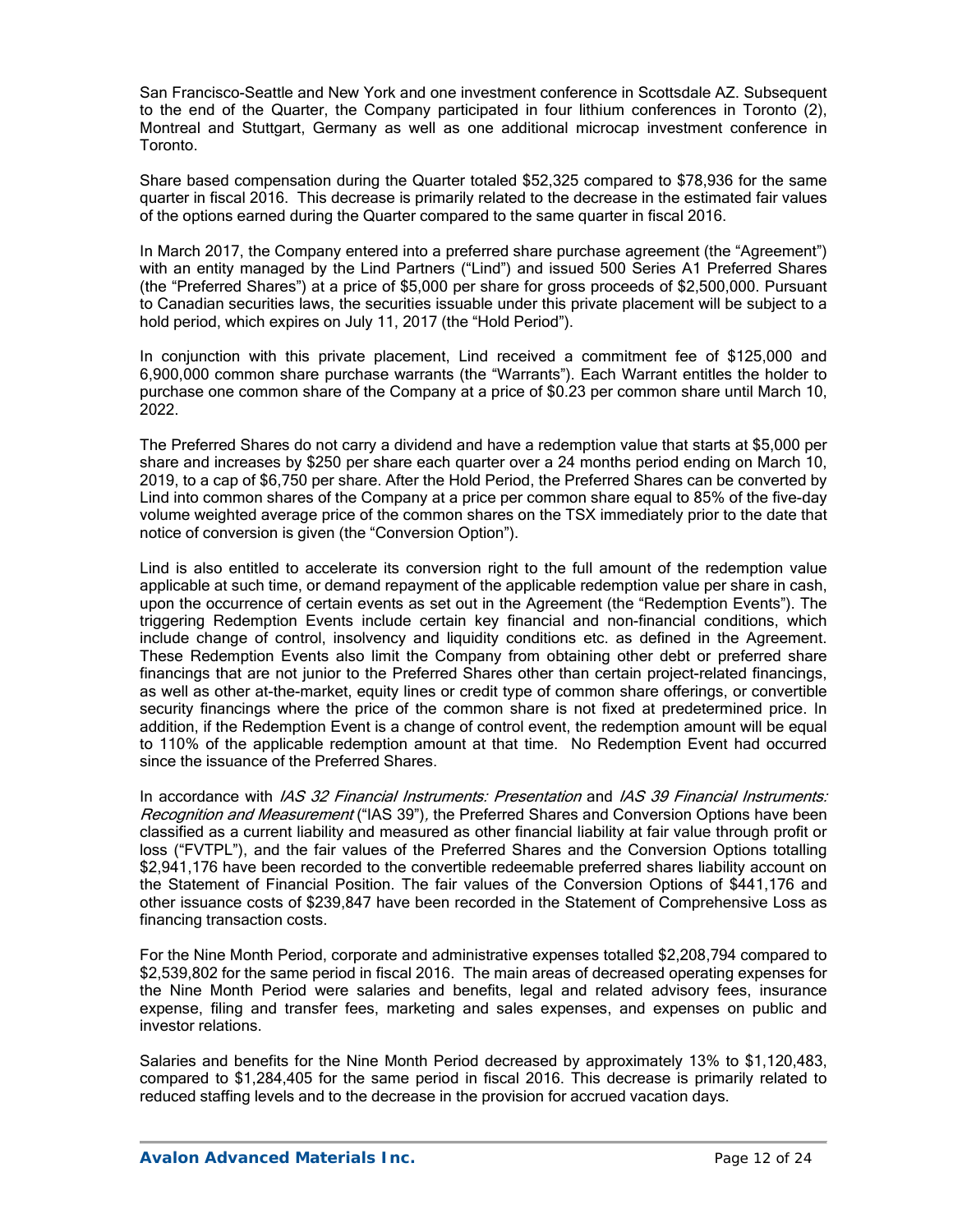Legal and related advisory fees decreased by 61% to \$16,228 during the Nine Month Period compared to the same period in fiscal 2016. As part of its continuing effort to reduce costs, more routine matters and filings are now handled in-house.

Insurance expenses decreased by approximately 23% to \$98,109 compared to the same period in Fiscal 2016. This decrease is related to the reduction to the directors' and officers' liability insurance coverage from \$30,000,000 to \$20,000,000 for the 2016/2017 policy year.

Filing and transfer fees decreased by 19% to \$131,725 during the Nine Month Period compared to the same period in fiscal 2016. The decrease is primarily related to the decrease in annual listing fees paid due to the Company's move to the OTCQX Best Market from the NYSE MKT in December 2015 and cost savings achieved on mailing of the materials for the Company's 2017 AGM.

Marketing and sales related expenses decreased by \$22,369 (34%) during the Nine Month Period compared to the same period in fiscal 2016, which primarily related to the decrease in advertising sponsorships and decrease in fees paid to consultants in assisting the Company in sales and market development and government relations work. This was achieved by performing a higher portion of the work in-house.

Expenses on public and investor relations decreased by \$41,891 (10%) to \$371,132 compared to the same period in fiscal 2016. The decrease is primarily related to the decreased amount of work provided by consultants. Higher consulting fees were incurred in the same period in 2016 for investor relations activities to build investor awareness about the Company's shift in focus back to its lithium business and the Company name change which was approved by shareholders in February 2016.

Stock-based compensation decreased to \$140,174 from \$272,605 during the Nine Month Period compared to the same period in fiscal 2016. This decrease is primarily related the reversal of the share based compensation of \$106,034 previously recognized on unvested stock options that were canceled and expired, and the decrease in the estimated fair values of the options earned during the Nine Month Period compared to the same period in fiscal 2016.

On May 31, 2017, the fair value of the Company's outstanding warrants denominated in US\$ were re-measured using the Black-Scholes pricing model, which resulted in a gain of \$253,253 for the Nine Month Period (being the decrease in the estimated value of these warrants between August 31, 2016 and May 31, 2017) and a gain of \$85,097 for the Quarter (being the decrease in the estimated value of these warrants between February 28, 2017 and May 31, 2017). The changes in the estimated value of these warrants at the various valuation dates are mainly caused by the fluctuation in the trading price of the Company's common shares as at May 31, 2017 compared to August 31, 2016 and February 28, 2017.

## **Summary of Quarterly Results**

The following selected financial data is derived from the unaudited condensed consolidated interim financial statements of the Company.

| <b>Fiscal Year</b>                         | 2017      |                |                |         | 2015          |         |                |         |
|--------------------------------------------|-----------|----------------|----------------|---------|---------------|---------|----------------|---------|
| For the Quarters Ended                     | May 31    | <b>Feb. 28</b> | <b>Nov. 30</b> | Aug. 31 | <b>May 31</b> |         | <b>Nov. 30</b> | Aug. 31 |
|                                            |           |                |                |         |               |         |                |         |
| Revenue (Interest)                         | .088      | 2.544          | 2.499          | 5.882   | 7.700         | 7.683   | 13.895         | 21.911  |
| Net Loss before discontinued<br>operations | 1,312,870 | 568.543        | 640,292        | 704.446 | 1.234.913     | 954.982 | 645.304        | 226.209 |
| Net Loss                                   | 1.312.870 | 568.543        | 640.292        | 704.446 | 1.234.913     | 954.982 | 645.304        | 226.209 |
| Net Loss, per share, basic<br>land diluted | 0.007     | 0.003          | 0.004          | 0.004   | 0.007         | 0.006   | 0.004          | 0.001   |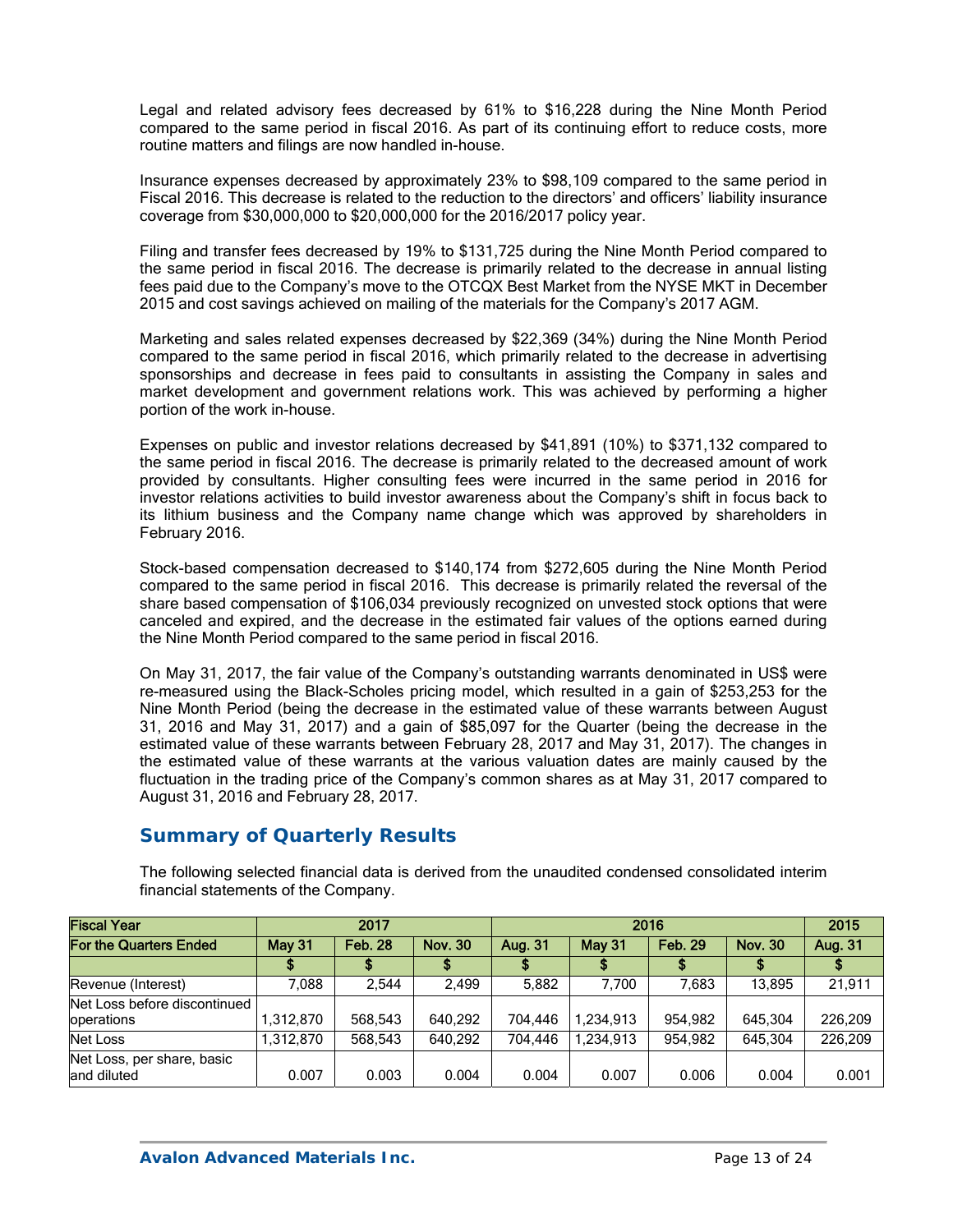The fluctuation on quarterly net loss is primarily due to share-based compensation expenses recognized as stock options granted to directors, officers, employees and consultants of the Company are earned, the impairment losses recognized on resource properties, changes in the fair value of warrants denominated in foreign currency, and financing transaction costs expensed. The costs of resource properties are written down at the time the properties are abandoned or considered to be impaired in value.

## **Liquidity and Capital Resources**

In management's view, given the nature of the Company's operations, which consist of the exploration and development of mining properties, the most relevant financial information relates primarily to current liquidity, solvency, and planned property expenditures. The Company's financial success will be dependent on the economic viability of its resource properties and the extent to which it can discover and develop new mineral deposits. Such development may take several years to complete and the amount of resulting income, if any, is difficult to determine. The sales value of any mineralization discovered by the Company is largely dependent on factors beyond the Company's control, including the market value of the metals and minerals to be produced.

As at May 31, 2017, the Company has current assets of \$1,751,593 and current liabilities of \$3,979,363. As disclosed earlier under "Administration and Other", the holder of the Preferred Shares is entitled to demand repayment of the applicable redemption value per share in cash (which totaled \$2,500,000 as at May 31, 2017) upon the occurrence of certain Redemption Events. Excluding the liability for warrants denominated in foreign currency derivative liabilities of \$158,165 and the convertible redeemable preferred shares of \$2,941,176, the Company's adjusted working capital was \$871,571 (calculated by adding back the convertible redeemable preferred shares of \$2,941,176 and the liability for warrants denominated in foreign currency of \$158,165 to the working capital deficiency of \$2,227,770). As management believes that it is unlikely that any of the Redemption Events will occur in the next twelve months and as the de-recognition of the liability for warrants denominated in foreign currency account will not require the future out flow of resources by the Company, it is management's belief that the adjusted working capital figure provides useful information in assessing the Company's liquidity risk. Substantially all of the Company's cash and cash equivalents are held at a major Canadian chartered bank in cashable guaranteed investment certificates bearing an annual interest rate of 1.0%. As at August 31, 2016, the Company had adjusted working capital of \$1,160,471 and cash and cash equivalents on hand of \$1,360,487.

The Company's current operating expenditures, excluding expenditures on resource property work programs, are approximately \$300,000 per month. The Company's current anticipated resource property expenditures planned to be incurred during the year ending August 31, 2017 are budgeted at approximately \$1,900,000 (excluding capitalized salaries and benefits), of which approximately \$1,383,000 had been incurred by the end of the Quarter, with approximately \$1,500,000 of these expenditures being allocated to the Separation Rapids Lithium Project, of which approximately \$1,194,000 had been incurred by the end of the Quarter.

Subsequent to the end of the Quarter, the Company completed a private placement and issued 3,400,000 flow-through common shares for gross proceeds of \$510,000 and is required to incur Canadian exploration expenses ("CEE") of \$510,000 by December 31, 2018.

The Company believes its present cash resources are sufficient to meet all of its current contractual obligations, administrative and overhead expenditures, and planned exploration programs until the end of fiscal 2017. Initiatives to raise additional capital are in progress although there can be no assurances that the Company will be able to raise additional funds required for all planned expenditures. As a result, certain expenditures may have to be delayed until sufficient funding has been raised. Given the continuation of weak investor sentiment and capital market conditions in the junior resource sector, there exists an uncertainty as to the Company's ability to raise sufficient additional funds on favourable terms. This condition indicates the existence of a material uncertainty that raises substantial doubt about the Company's ability to continue as a going concern. The Company's expenditures on other discretionary exploration and development activities have some scope for flexibility in terms of amount and timing, which can be adjusted accordingly.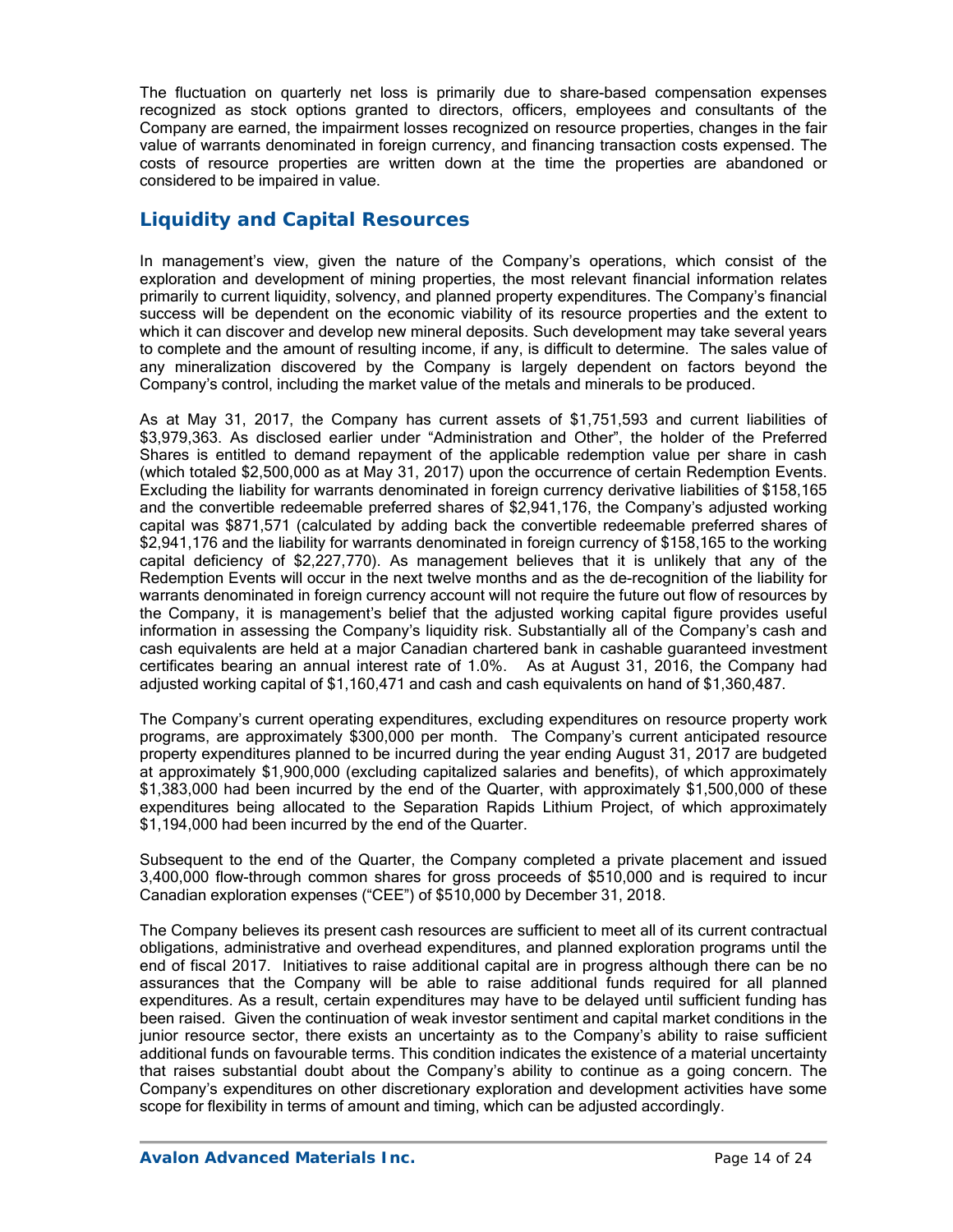The Company continues to work on attracting more substantial project financing through the participation of one or more strategic partners, a long term construction debt financing facility, and/or through the equity markets. If the Company is not able to secure financing on satisfactory terms, expenditures on the development of its projects will need to be delayed.

All of the Company's resource properties, with the exception of the Mount Douglas Tin–Tungsten property and its Mascarene Cobalt Prospect, are owned, leased or licenced with minimal holding costs. The most significant holding costs being annual lease rental fees on Nechalacho of \$20,998 and the annual expenditures related to the mining leases at Separation Rapids and Warren Township totalling \$3,327. The Company is required to incur certain exploration expenditures on the East Kemptville Project in order to keep the new Special Licence in good standing and to maintain its option on the Mount Douglas property (as described earlier under "Exploration and Development Activities") and the Mascarene Cobalt Prospect. To keep its option on the Mascarene Cobalt Prospect in good standing, the Company is required to incur exploration expenditures of \$40,000 by August 22, 2017 (of which \$21,349 had been incurred as at May 31, 2017) and make cash payments totalling \$150,000 over five years (of which \$10,000 had been paid by May 31, 2017, with the next payment of \$25,000 being due by August 22, 2017).

A joint venture with an industry partner or end-user may represent an attractive alternative for financing the further stages in the development of the Project as well as the projects at Separation Rapids, East Kemptville, or Warren Township, once the capital requirements become relatively large.

The Company has an operating lease for its premises. As at the date of this MDA, the minimum lease commitments under these leases are as follows:

| Fiscal year ended August 31, 2017 | 26,333  |
|-----------------------------------|---------|
| 2018                              | 315,995 |
| 2019                              | 315,995 |
| 2020                              | 105.332 |
| 2021<br>and thereafter            |         |

### **Off Balance Sheet Arrangements**

As at May 31, 2017, the Company had no material off balance sheet arrangements such as guaranteed contracts, contingent interests in assets transferred to an entity, derivative instrument obligations or any instruments that could trigger financing, market or credit risk to the Company.

## **Transactions with Related Parties**

Balances and transactions between the Company and its subsidiaries have been eliminated on consolidation and are not disclosed here. Details of the transactions between the Company and other related parties are disclosed below:

a) Trading transactions

There had been no material trading transactions with related parties during each of the three and nine months ended May 31, 2017 and May 31, 2016, except for the participation by Mr. Donald Bubar (a director and the President and CEO of the Company) in the company's private placement that was completed in March 11, 2016, in which Mr. Bubar subscribed for 1,000,000 units at \$0.10 per unit were issued to Mr. Bubar. Each unit consisted of one common share and one-half of one non-transferrable common share purchase warrant. Each whole warrant entitles the holder to purchase one common share of the Company at a price of \$0.15 per share, until March 11, 2018, or if at any time following September 11, 2016, the closing price of the common shares on the TSX is \$0.25 or higher for a period of twenty consecutive trading days, the Company may, by notice to the holder reduce the expiry date of the warrants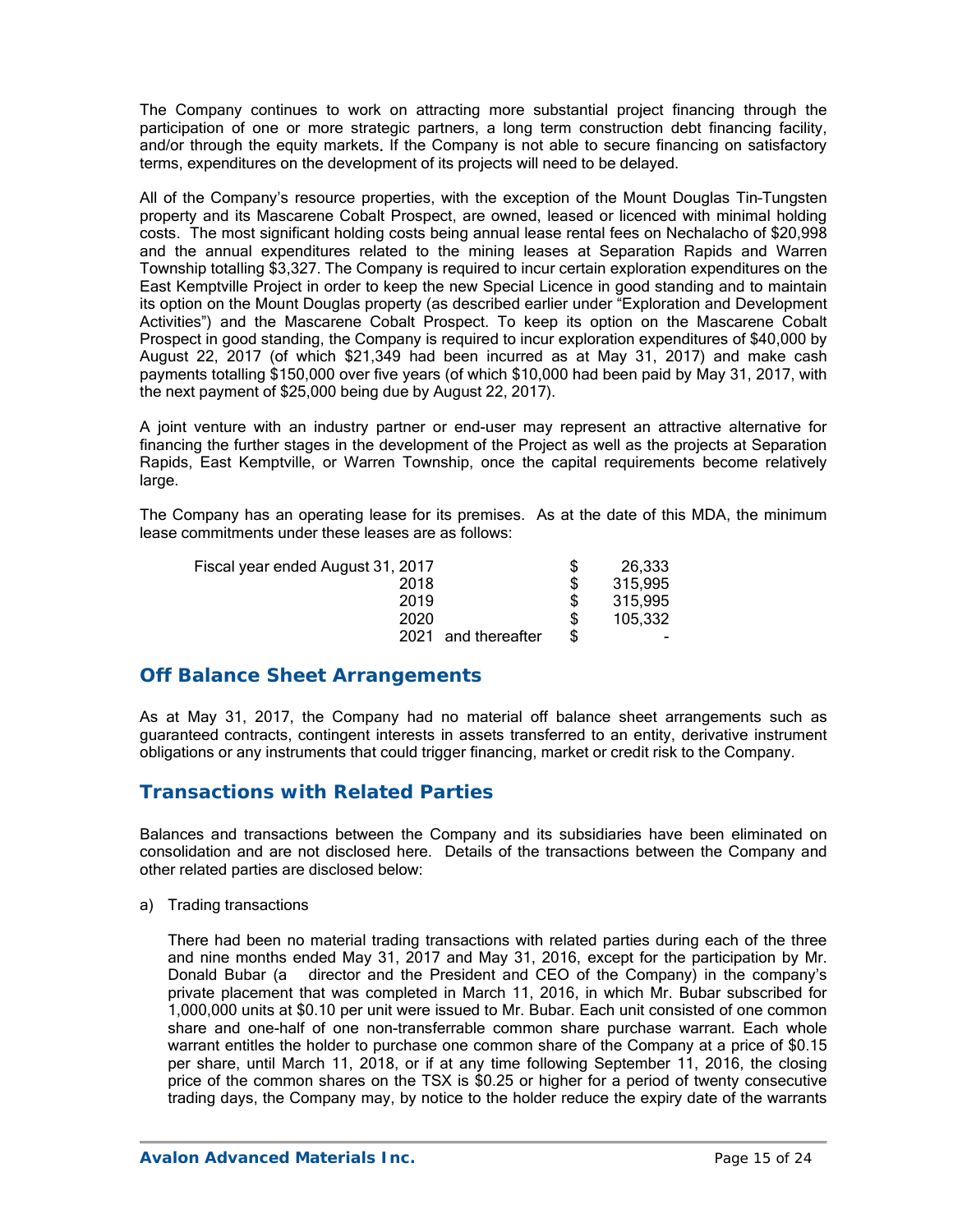to not less than 30 days from the date of such notice ("Accelerated Expiry Date").

b) Compensation of key management

The remuneration of directors and other members of the Company's senior management team during the three and six months ended May 31, 2017 and May 31, 2016 were as follows:

|                                                                                                     | <b>Three Months Ended</b> |                   |  | <b>Nine Months Ended</b> |  |                      |    |                      |
|-----------------------------------------------------------------------------------------------------|---------------------------|-------------------|--|--------------------------|--|----------------------|----|----------------------|
|                                                                                                     |                           | May 31,<br>2017   |  | May 31,<br>2016          |  | May 31,<br>2017      |    | May 31,<br>2016      |
| Salaries, benefits and directors' fees <sup>(1)</sup> \$<br>Share based compensation <sup>(2)</sup> |                           | 462,615<br>42,029 |  | 422,181<br>73,258        |  | 1,305,777<br>247,477 | S. | 1,405,696<br>276,189 |
|                                                                                                     |                           | 504.644           |  | 495.439                  |  | 1,553,254            |    | 1,681,885            |

- <sup>(1)</sup> Salaries and benefits of key management personnel capitalized to exploration and evaluation assets and PPE for the Quarter and for the Nine Month Period totalled \$138,648 (2016 – \$137,739) and \$428,391 (2016 - \$436,690), respectively.
- $(2)$  Fair value of stock options earned and recognized as share based compensation during the respective reporting period.

# **Subsequent Events**

Subsequent to the end of the Quarter, the Company:

- a) completed a non-brokered private placement and issued 3,400,000 flow-through common shares at a price of \$0.15 per share for gross proceeds of \$510,000. In connection with this private placement, the Company paid finder's fees of \$30,600 and issued 204,000 nontransferrable finder's warrants, with each finder's warrant being exercisable to acquire one common share of the Company at a price of \$0.15 until June 12, 2019;
- b) granted an aggregate of 535,000 stock options with a weighted average exercise price of \$0.15 per share to certain employees and consultants of the Company. The weighted average contract life of these options was 4.3 years;
- c) had 925,000 stock options with a weighted average exercise price of \$1.57 per common share expired;
- d) had 1,222,500 common share purchase warrants with an exercise price of \$0.60 per share expired; and
- e) had 554,273 compensation warrants with an exercise price of US\$0.56 per common share expired.

## **Financial Instruments**

The Company's financial instruments consist of cash and cash equivalents, receivables, accounts payable and accrued liabilities and warrants denominated in foreign currency.

Management does not believe these financial instruments expose the Company to any significant interest, currency or credit risks arising from these financial instruments. The fair market values of cash and cash equivalents, receivables, and accounts payable and accrued liabilities approximate their carrying values.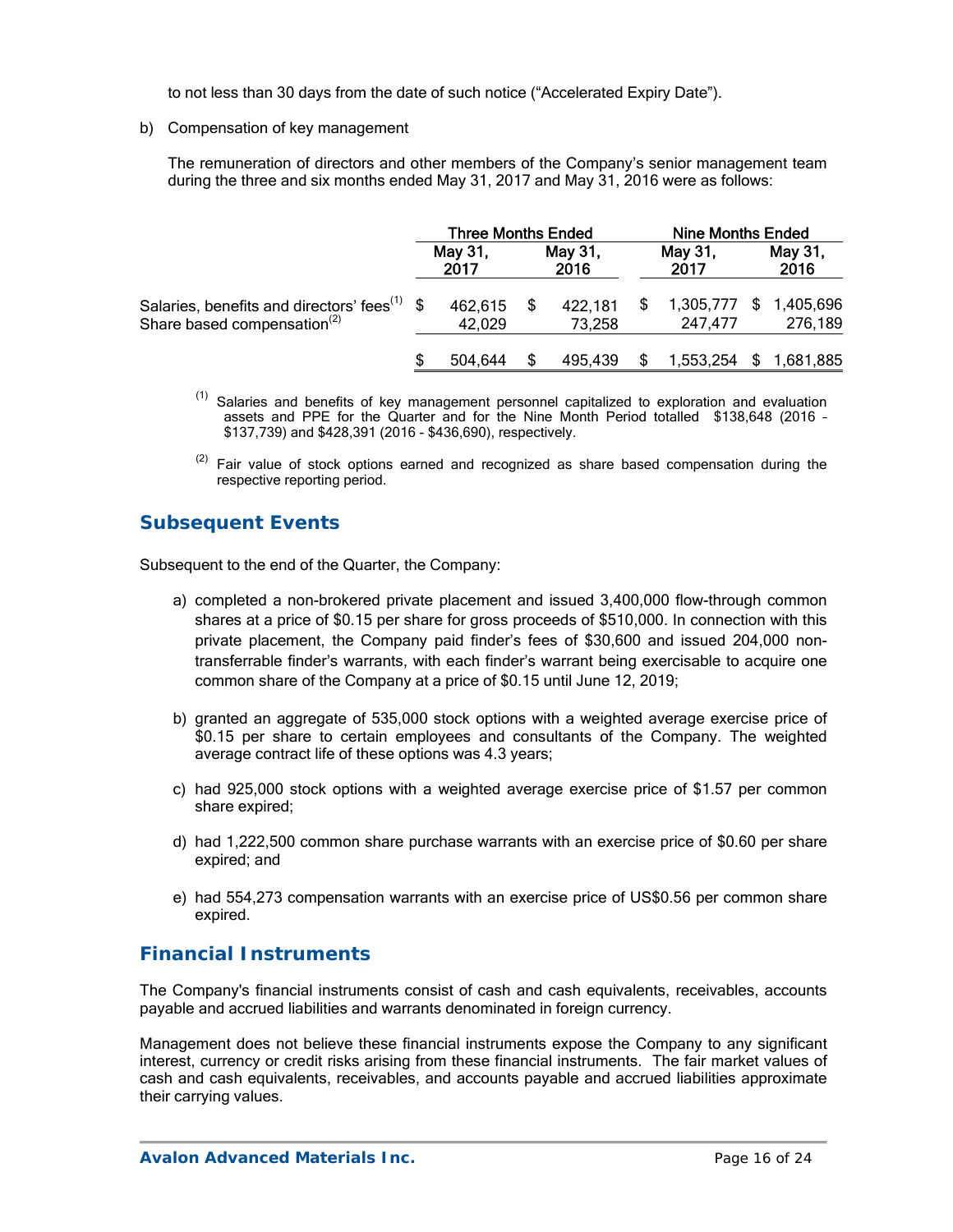The Company has 6,466,513 warrants outstanding as at May 31, 2017, with an original exercise price of US\$0.56 per share ("US\$ Warrants"). These warrants are subject to certain anti-dilution provisions, which may reduce the exercise price, with a floor of US\$0.5095 per share. The adjusted exercise price as calculated by the anti-dilution provisions as at May 31, 2017 and as at the date of this MDA is US\$0.5223. These warrants are exercisable until June 13, 2021. These warrants were recorded at fair value at the time of issuance, and are re-measured at fair value using the Black-Scholes pricing model at each financial statement reporting date, with the resulting change in fair value being recorded in the statement of comprehensive loss.

Interest income from cash and cash equivalents are recorded in the statement of comprehensive loss.

# **Outstanding Share Data**

#### *a) Common and Preferred Shares*

The Company is presently authorized to issue an unlimited number of common shares without par value. The Company is also authorized to issue up to 25,000,000 preferred shares without par value.

As at May 31, 2017, the Company had 189,344,660 common shares issued and outstanding. Subsequent to the end of the Quarter, 3,400,000 common shares were issued pursuant to a private placement (as described earlier under "Subsequent Events"). As at the date of this MDA, the Company has 192,744,660 common shares and 500 Series A1 Preferred Shares outstanding.

#### *b) Options*

As at May 31, 2017, the Company had an aggregate of 11,225,000 incentive stock options outstanding with a weighted average exercise price of \$0.54 (of which 8,145,000 were vested and 3,080,000 were unvested). Subsequent to the end of the Quarter, 535,000 options were granted, and 925,000 options had expired (as described earlier under "Subsequent Events"). As at the date of this MDA, the Company has 10,835,000 incentive stock options with a weighted average exercise price of \$0.43 outstanding.

#### *c) Warrants*

As at May 31, 2017 the Company has the following common share purchase warrants outstanding:

- i. 6,466,513 US\$ Warrants, with an original exercise price of US\$0.56 per share and are exercisable until June 13, 2021. These warrants are also subject to certain anti-dilution provisions, which may reduce the exercise price, with a floor of US\$0.5095 per share. The adjusted exercise price as calculated by the anti-dilution provisions as at November, 2016 and as at the date of this MDA is US\$0.5223;
- ii. 1,222,500 warrants with an exercise price of \$0.60 per share and exercisable until July 2, 2017;
- iii. 3,000,000 warrants with an exercise price of \$0.175 per share and exercisable until December 24, 2017;
- iv. 50,000 warrants, issued pursuant to the Accommodation Agreement, with an average exercise price of \$0.63 per share and will expire as follows: 10,000 warrants on August 9, 2017, 10,000 warrants on July 31, 2018, 10,000 warrants on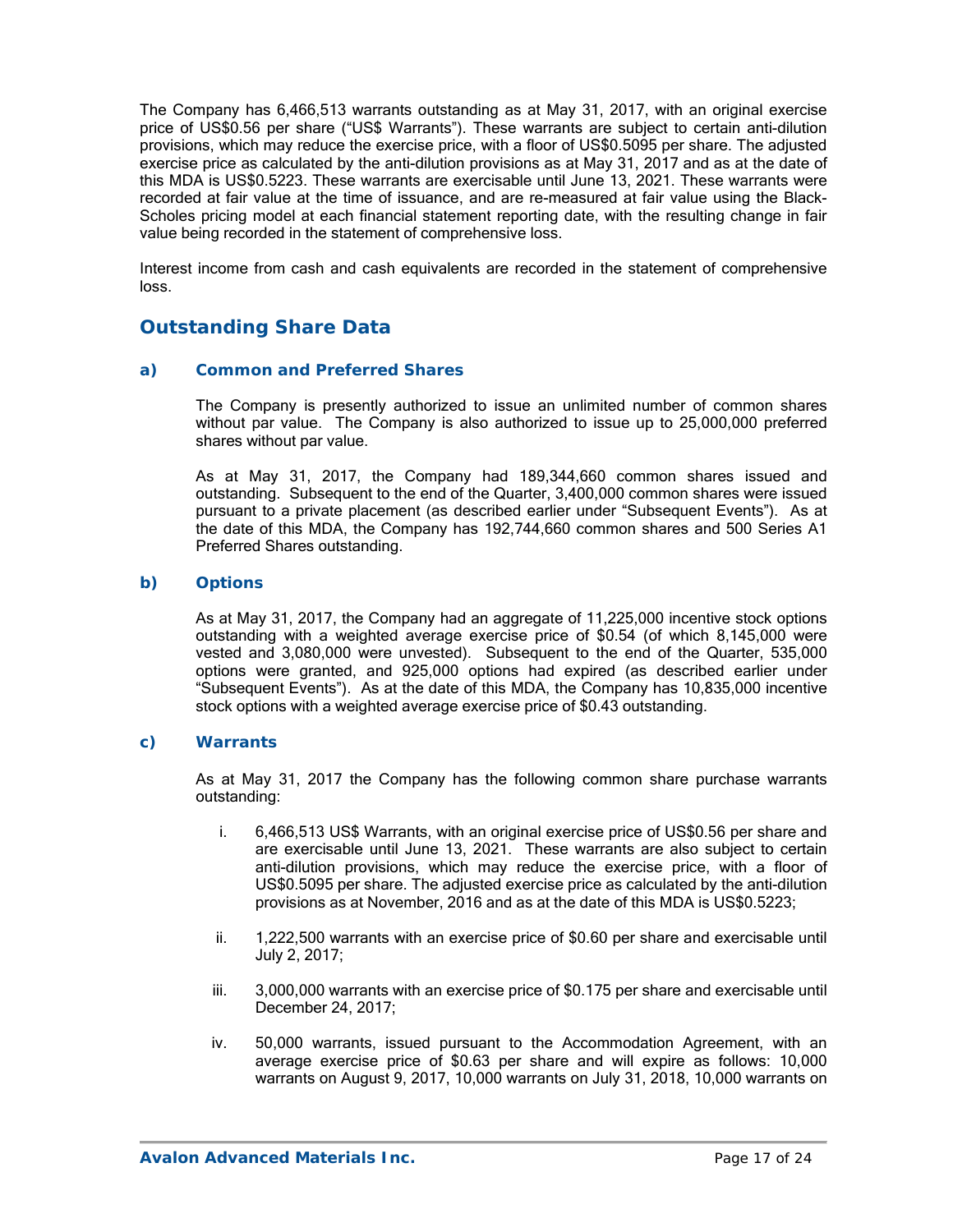July 31, 2019, 10,000 warrants on July 31, 2020 and 10,000 warrants on August 2, 2021;

- v. 4,450,000 warrants with an exercise price of \$0.15 per share and exercisable until the earlier of March 11, 2018, or the Accelerated Expiry Date;
- vi. 1,500,000 warrants with an exercise price of \$0.20 per share and exercisable until March 29, 2018, or if at any time following September 29, 2016, the closing price of the common shares on the TSX is \$0.25 or higher for a period of twenty consecutive trading days, the Company may, by notice to the holder reduce the expiry date of the warrants to not less than 30 days from the date of such notice;
- vii. 1,000,000 warrants with an exercise price of \$0.175 per share and exercisable until March 29, 2018, or if at any time following September 29, 2016, the closing price of the common shares on the TSX is \$0.25 or higher for a period of twenty consecutive trading days, the Company may, by notice to the holder reduce the expiry date of the warrants to not less than 30 days from the date of such notice; and
- viii. 6,900,000 warrants with an exercise price of \$0.23 per common share which are exercisable until March 10, 2022.

Subsequent to the end of the Quarter, 1,222,500 warrants with an exercise price of \$0.60 per share had expired.

The Company is also committed to issue 20,000 warrants to the NWTMN in two equal installments of 10,000 warrants upon the Nechalacho Project meeting certain milestones. These warrants will have a contractual term of five years and will have an exercise price based on the then current market price of the Company's common shares at the date of issue of the warrants.

#### *d) Brokers' Compensation Warrants*

As at May 31, 2017, the Company had the following compensation warrants outstanding:

- i. 554,273 compensation warrants with an exercise price of US\$0.56 per common share, which are exercisable until June 13, 2017;
- ii. 300,000 compensation warrants with an exercise price of \$0.11 per common share, which are exercisable until the earlier of March 11, 2018 or the Accelerated Expiry Date:
- iii. 180,000 compensation warrants with an exercise price of \$0.175 per common share, which are exercisable until March 29, 2018;
- iv. 272,727 compensation warrants with an exercise price of \$0.25 per common share, which are exercisable until November 7, 2018; and
- v. 150,000 compensation warrants with an exercise price of \$0.15 per common share, which are exercisable until December 23, 2018.

Subsequent to the end of the Quarter, 554,273 compensation warrants with an exercise price of US\$0.56 per common share had expired and 204,000 compensation warrants with an exercise price of \$0.15 per common share which are exercisable until June 12, 2019 were issued as described earlier under "Subsequent Events".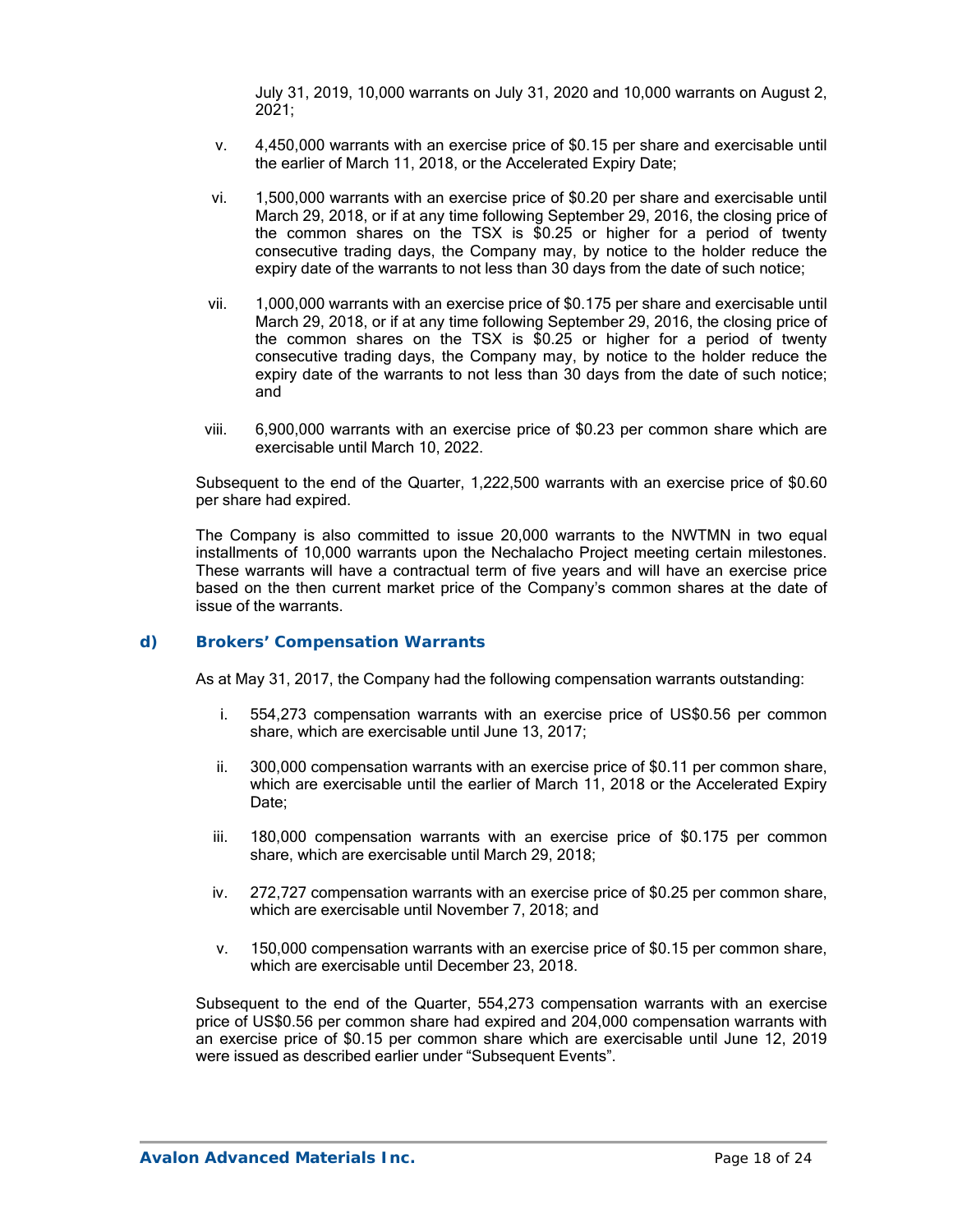## **Disclosure Controls and Procedures**

Disclosure controls and procedures are designed to provide reasonable assurance that material information is gathered and reported to senior management, including the Chief Executive Officer ("CEO") and Chief Financial Officer ("CFO"), as appropriate, to permit timely decisions regarding public disclosure.

Management, including the CEO and CFO, has designed or caused to be designed under their supervision, disclosure controls to provide reasonable assurance that the information required to be disclosed in annual filings, interim filings, or other reports filed or submitted under Canadian securities legislation, or reports filed or submitted under the U.S. Securities Exchange Act of 1934 is recorded, processed, summarized and reported within the time period specified in those rules.

## **Design of Internal Control over Financial Reporting**

The CEO and CFO are also responsible for the design of the Company's internal controls over financial reporting ("ICFR") to provide reasonable assurance regarding the reliability of financial reporting and the preparation of financial statements for external purposes in accordance with IFRS. Because of its inherent limitation, internal control over financial reporting may not prevent or detect misstatements.

There have been no changes to the Company's design of internal controls over financial reporting that occurred during the Quarter that materially affected, or are reasonably likely to affect, the Company's ICFR.

### **Critical Accounting Judgments and Estimation Uncertainties**

The preparation of the consolidated financial statements in conformity with IFRS requires that the Company's management make critical judgments, estimates and assumptions about future events that affect the amounts reported in the consolidated financial statements and the related notes thereto. Actual results may differ from those estimates. Estimates and assumptions are reviewed on an on-going basis based on historical experience and other factors that are considered to be relevant under the circumstances. Revisions to estimates are accounted for prospectively.

The Company has identified the following significant areas where critical accounting judgments, estimates and assumptions are made and where actual results may differ from these estimates under different assumptions and conditions and may materially affect financial results or the financial position reported in future periods.

Further details of the nature of these assumptions and conditions may be found in the relevant notes to the consolidated financial statements.

#### *Key Sources of Estimation Uncertainty*

Information about assumptions and estimation uncertainties that have a significant risk of resulting in a material adjustment are included in the following notes:

#### Recoverability of Exploration and Evaluation Assets, Development Assets and Property, Plant and **Equipment**

The Company assesses all exploration and evaluation assets, development assets and PPE at each reporting date to determine whether any indication of impairment exists. Where an indicator of impairment exists, a formal estimate of the recoverable amount is made, which is the higher of the fair value less costs of disposal and value in use. These assessments require the use of estimates and assumptions such as long-term commodity prices, discount rates, foreign exchange rates, future capital requirements, exploration potential and operating performance.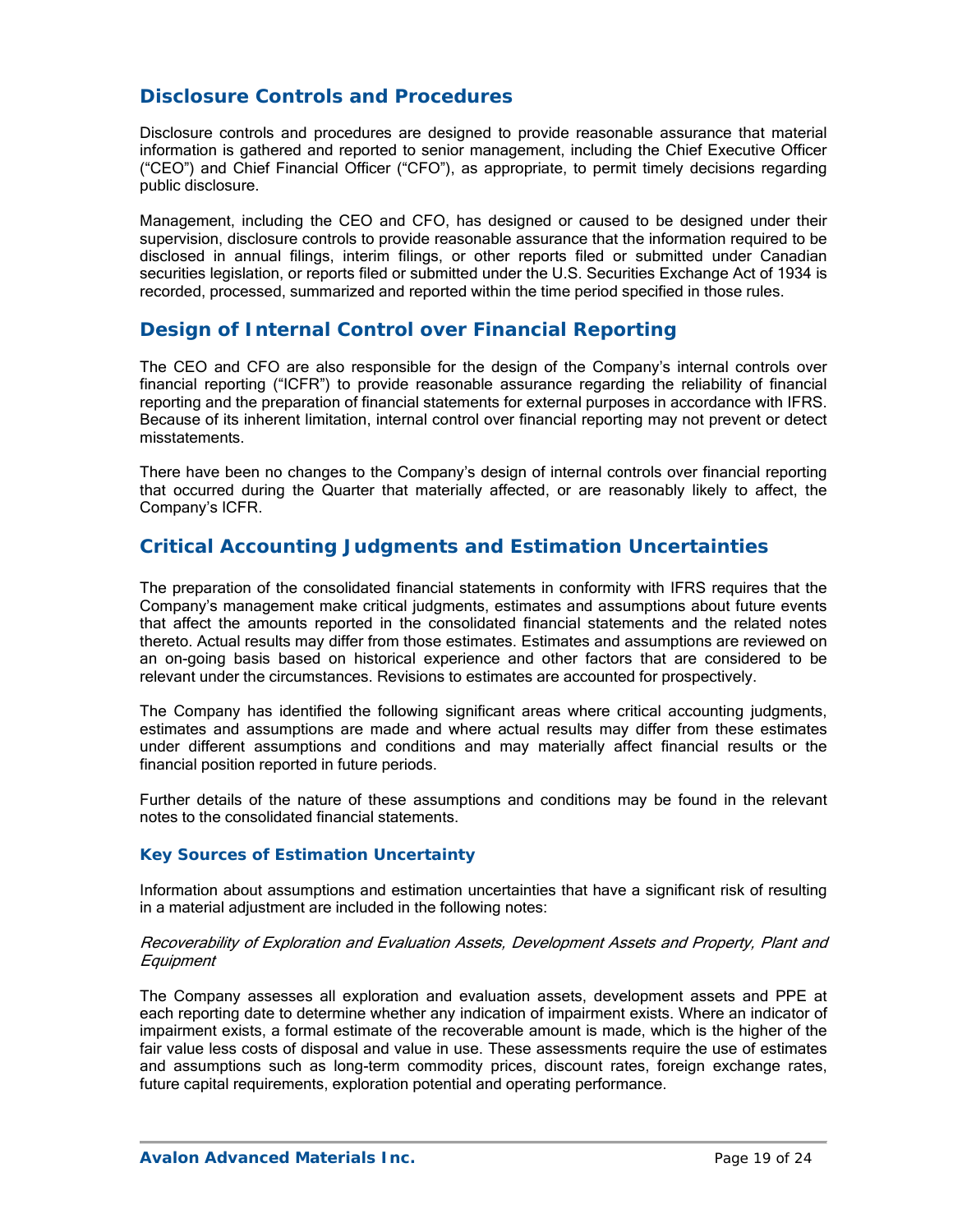#### Determination of Reserve and Resource Estimates

Mineral reserves and resources are estimates of the amount of ore that can be economically and legally extracted from the Company's exploration and development properties. The estimation of recoverable reserves is based upon factors such as estimates of commodity prices, production costs, production techniques, future capital requirements and foreign exchange rates, along with geological assumptions and judgments made in estimating the size and grade of the ore body. Changes in the reserve or resource estimates may impact the carrying value of exploration and evaluation assets, development assets, PPE, site closure and reclamation provision and amortization expense.

#### Fair Value of Share Based Payments and Warrants

The Company follows IFRS 2, Share-based Payment, in determining the fair value of share based payments. This calculated amount is not based on historical cost, but is derived based on assumptions (such as the expected volatility of the price of the underlying security, expected hold period before exercise, dividend yield and the risk-free rate of return) input into a pricing model. The model requires that management make forecasts as to future events, including estimates of: the average future hold period of issued stock options and compensation warrants before exercise, expiry or cancellation; future volatility of the Company's share price in the expected hold period; dividend yield; and the appropriate risk-free rate of interest. The resulting value calculated is not necessarily the value that the holder of the option or warrant could receive in an arm's length transaction, given that there is no market for the options or compensation warrants and they are not transferable. Similar calculations are made in estimating the fair value of the warrant component of an equity unit. The assumptions used in these calculations are inherently uncertain. Changes in these assumptions could materially affect the related fair value estimates.

#### Site Closure and Reclamation Provision

The Company's accounting policy for the recognition of a site closure and reclamation obligation requires significant estimates and assumptions such as: requirements of the relevant legal and regulatory framework, the magnitude of possible disturbance and the timing thereof, extent and costs of required closure and rehabilitation activity, and discount rate. These uncertainties may result in future actual expenditures differing from the amounts currently provided.

Site closure and reclamation provision recognized is periodically reviewed and updated based on the facts and circumstances available at the time.

#### Property, Plant and Equipment - Estimated Useful Lives

Management estimates the useful lives of PPE based on the period during which the assets are expected to be available for use. The amounts and timing of recorded expenses for depreciation of PPE for any period are affected by these estimated useful lives. The estimates are reviewed at least annually and are updated if expectations change as a result of physical wear and tear, technical or commercial obsolescence and legal or other limits to use. It is possible that changes in these factors may cause significant changes in the estimated useful lives of the Company's PPE.

#### *Critical Judgments*

Information about critical judgments in applying accounting policies that have most significant effect on the consolidated financial statements are as follows:

#### Capitalization of Exploration and Evaluation Costs

Exploration and evaluation costs incurred during the year are recorded at cost. Capitalized costs include costs directly attributable to exploration and evaluation activities, including salaries and benefits of employees who are directly engaged in the exploration and evaluation activities. Administrative and other overhead costs are expensed. Management has determined that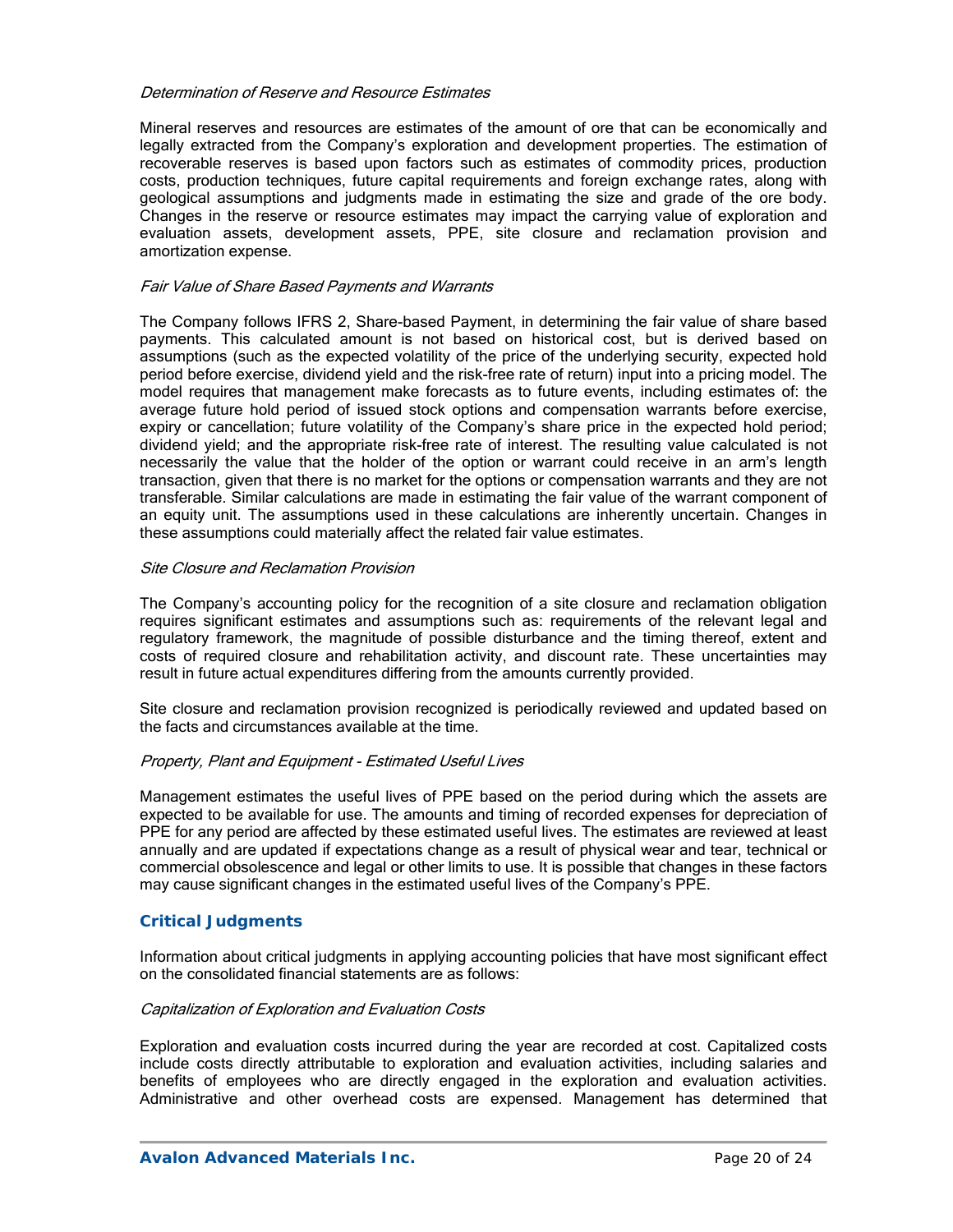exploration and evaluation costs incurred during the year have future economic benefits and are economically recoverable. In making this judgment, management has assessed various sources of information including but not limited to the geologic and metallurgic information, history of conversion of mineral deposits to proven and probable mineral reserves, scoping and feasibility studies, proximity of operating facilities, operating management expertise and existing permits.

# **Changes in Accounting Policies Including Initial Adoption**

The Company did not adopt any new accounting standards during the Nine Month Period.

## **Recent Accounting Pronouncements**

The following pronouncements are issued but not yet effective:

#### *IFRS 9, Financial Instruments*

IFRS 9, *Financial instruments* ("IFRS 9") was issued by the IASB in July 2014 and will replace IAS 39. IFRS 9 utilizes a single approach to determine whether a financial asset is measured at amortized cost or fair value and a new mixed measurement model for debt instruments having only two categories: amortized cost and fair value. The approach in IFRS 9 is based on how an entity manages its financial instruments in the context of its business model and the contractual cash flow characteristics of the financial assets. Final amendments released in July 2014 also introduce a new expected loss impairment model and limited changes to the classification and measurement requirements for financial assets. IFRS 9 is effective for annual periods beginning on or after January 1, 2018. The Company is currently evaluating the impact of this standard and amendments on its consolidated financial statements.

#### *IFRS 15, Revenue from Contracts and Customers*

IFRS 15, Revenue from Contracts and Customers ("IFRS 15") was issued by the IASB in May 2014, and will replace IAS 18, *Revenue*, IAS 11, *Construction Contracts*, and related interpretations on revenue. IFRS 15 sets out the requirements for recognizing revenue that apply to all contracts with customers, except for contracts that are within the scope of the standards on leases, insurance contracts and financial instruments. IFRS 15 uses a control based approach to recognize revenue which is a change from the risk and reward approach under the current standard. Companies can elect to use either a full or modified retrospective approach when adopting this standard and it is effective for annual periods beginning on or after January 1, 2018. The Company is currently evaluating the impact of IFRS 15 on its consolidated financial statements.

#### *IFRS 16, Leases*

IFRS 16, Leases ("IFRS 16") was issued by the IASB in January 2016, and will replace IAS 17 Leases. IFRS 16 specifies the methodology to recognize, measure, present and disclose leases. The standard provides a single lessee accounting model, requiring lessees to recognize assets and liabilities for all leases except for short-term leases and leases with low value assets. IFRS 16 substantially carries forward the lessor accounting requirements in IAS 17. IFRS 16 is effective for annual periods beginning on or after January 1, 2019, with early adoption permitted if IFRS 15 has also been adopted. A lessee will apply IFRS 16 to its leases either retrospectively to each prior reporting period presented; or retrospectively with the cumulative effect of initially applying IFRS 16 being recognized at the date of initial application. The Company is currently evaluating the impact of IFRS 16 on its consolidated financial statements.

## **Forward-Looking Statements, Risk Factors and Qualified Persons**

Certain of the statements that are not historical facts contained in this MDA are forward-looking statements that involve risks and uncertainties that could cause actual events or results to differ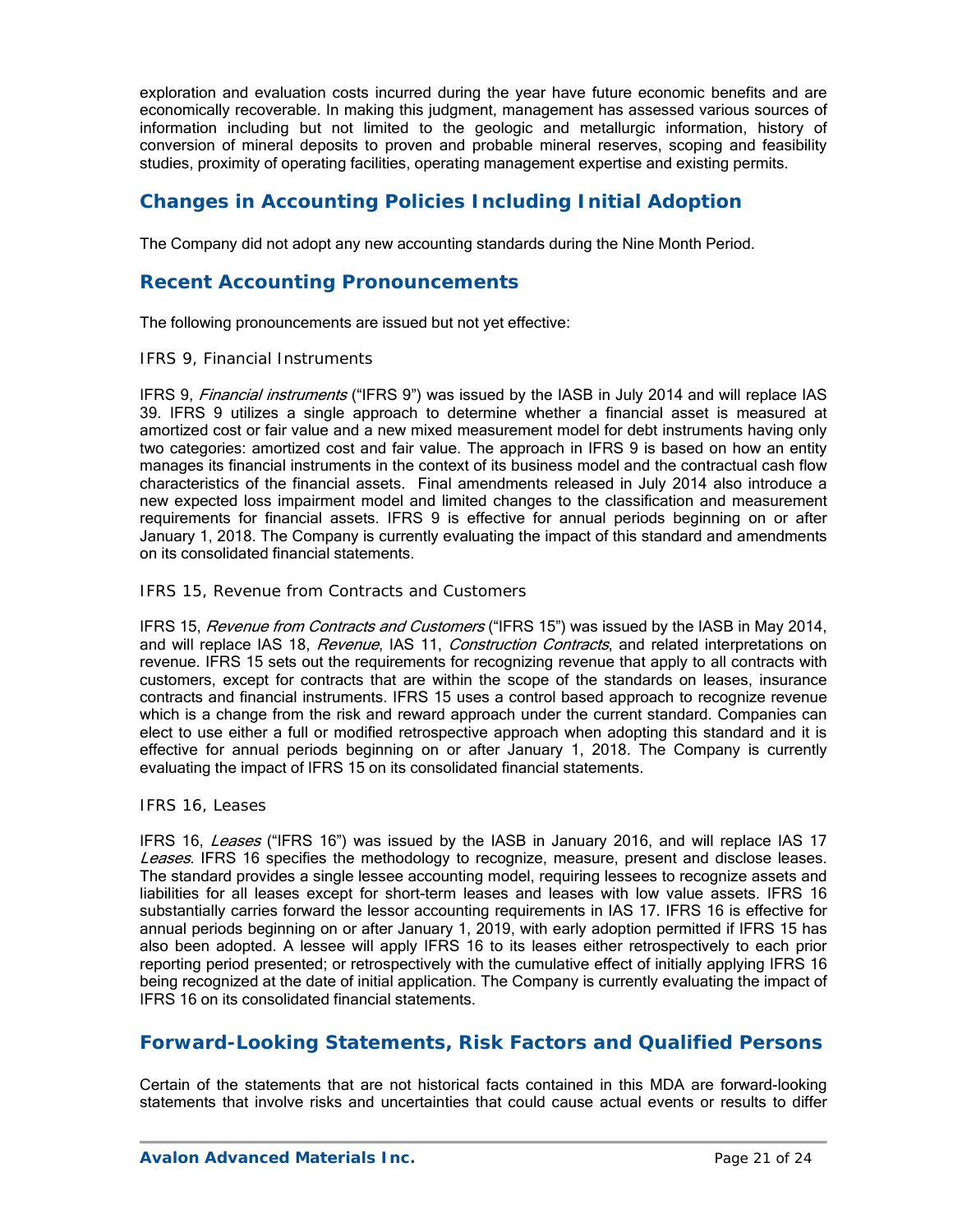materially from estimated or anticipated events or results reflected in the forward-looking statements. Such forward-looking statements reflect the Company's current views with respect to future events and include, among other things, statements regarding targets, estimates and/or assumptions in respect of reserves and/or resources, and are based on estimates and/or assumptions related to future economic, market and other conditions that, while considered reasonable by management, are inherently subject to risks and uncertainties, including significant business, economic, competitive, political and social uncertainties and contingencies. These estimates and/or assumptions include, but are not limited to:

- qrade of ore;
- mineral product and commodity prices;
- metallurgical recoveries;
- operating costs;
- achievement of current timetables for development;
- strength of the global economy;
- availability of additional capital; and
- availability of supplies, equipment and labour.

Factors that could cause the Company's actual results, performance, achievements, developments or events to differ materially from those expressed or implied by forward-looking statements include, among others, the factors described or referred to under "Description of the Business - Risk Factors" in the Company's Annual Information Form for the year ended August 31, 2016, and:

- risks related to the Company's history of losses, lack of operating history, ability to generate material revenues and continue as a going concern;
- risks related to establishing new mining operations in the event that the Company elects to proceed with the development of one of its mineral projects;
- risks related to the Company's need for additional financing;
- risks related to any joint venture or strategic alliances that may be entered into by the Company;
- risks related to the progression of the Separation Rapids Lithium Project to a positive feasibility stage;
- risks related to securing product off-take agreements on a timely basis;
- risks related to the unique ore type at the Nechalacho Rare Earth Elements Project ("Nechalacho" or the "Nechalacho Project") and the Separation Rapids Lithium Project for which known metallurgical processes have not previously been applied;
- uncertainty related to title to the Company's properties as well as the risk of delays in obtaining licenses and permits as a result of local opposition, including uncertainty related to any challenges in connection with Aboriginal land title claims and Aboriginal rights
- risks related to the possible existence of rights and interests of Aboriginal groups, which may limit the Company's ability to develop its properties;
- risks related to the need to acquire properties for the hydrometallurgical plant and potentially a rare earth refinery for the Nechalacho Project;
- risks that actual capital costs, production schedules and economic returns for the Nechalacho Project may differ significantly from those anticipated by the Company;
- risks related to the demand for rare metals and minerals and fluctuations in their pricing ;
- risks related to the demand for lithium and fluctuations in its pricing;
- risks related to competition and the actions of competitors;
- risks related to costs or delays in the commercialization of rare earth products;
- uncertainties related to the fact that the Company's mineral resources and mineral reserves are only estimates;
- risks related to the Company's ability to secure the required mineral tenure licenses at the East Kemptville Tin-Indium Project ("East Kemptville Project") which could adversely affect the Company's ability to conduct further studies and exploration activities;
- risks related to obtaining, maintaining and renewing licenses and permits, and the material costs, liabilities and obligations in connection therewith;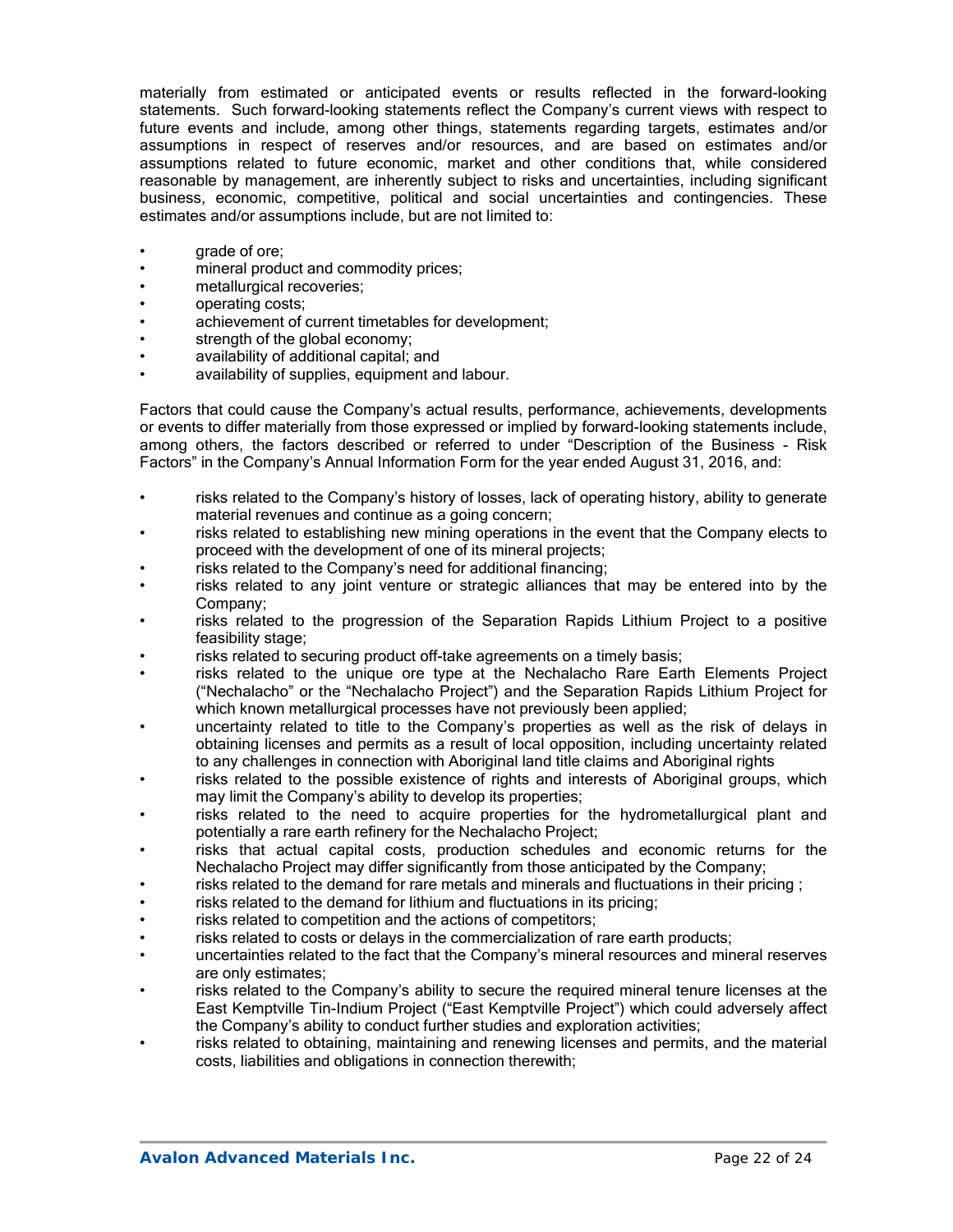- risks that the Company will be subject to material costs, liabilities and obligations in connection with environmental laws, regulations and approvals and that approvals will not be available;
- uncertainties involving uninsured risks;
- risks related to possible shortages of supplies, equipment and labour;
- risks related to the Company's ability to attract and retain qualified management and technical personnel;
- uncertainty whether the Company will acquire commercially mineable ore deposits or whether the current mineral deposits identified by the Company can be developed as commercially viable ore bodies;
- risks inherent to the competitive nature of the mineral industry;
- risks related to the extensive federal, state, provincial, territorial and local laws and regulations to which the Company's activities are subject;
- risks related to the availability and reliability of adequate infrastructure;
- risks and hazards inherent to the mining industry;
- risks related to any changes in critical accounting estimates that adversely affect the Company's financial results;
- risks related to potential conflicts of interest of the Company's directors and officers who may have involvement with other resource companies;
- risks due to being a "passive foreign investment company" for U.S. purposes;
- risks related to fluctuations of currency exchange rates;
- risks related to share price volatility;
- risks related to dilution of existing shareholders;
- risks related to not paying cash dividends;
- risks related to being a non-US corporation; and
- risks related to there being no market for the Company's warrants.

Most of the foregoing factors are beyond the Company's ability to control or predict. Although the Company has attempted to identify important factors that could cause actual results, performance, achievements, developments or events to differ materially from those described in forward-looking statements, there may be other factors that cause actual results, performance, achievements, developments or events not to be as anticipated, estimated or intended. There can be no assurance that the estimates and/or assumptions upon which these forward-looking statements are based will occur.

Readers can identify many of these statements by looking for words such as "believe", "expects", "will", "intends", "projects", "anticipates", "estimates", "continues" or similar words or the negative thereof. There can be no assurance that the plans, intentions or expectations upon which these forward-looking statements are based will occur.

The forward-looking statements contained herein are made as of the date of this MDA and are expressly qualified in their entirety by this cautionary statement. Readers should not place undue reliance on the forward-looking statements, which reflect management's plans, estimates, projections and views only as of the date hereof. The Company undertakes no obligation to publicly revise these forward-looking statements to reflect subsequent events or circumstances, except as required by applicable law.

The technical information included in this MDA, unless otherwise stated, has been reviewed and approved by Donald S. Bubar, P. Geo., President and Chief Executive Officer of the Company and Dr. William Mercer, P. Geo., Vice-President, Exploration of the Company. Mr. Bubar and Dr. Mercer are both Qualified Persons under National Instrument 43-101 ("NI 43-101").

# **Notice Regarding Presentation of our Mineral Reserve and Resource Estimates**

This MDA has been prepared in accordance with the requirements of Canadian securities laws, which differ from the requirements of United States securities laws. Unless otherwise indicated, all reserve and resource estimates included in this MDA have been prepared in accordance with NI 43-